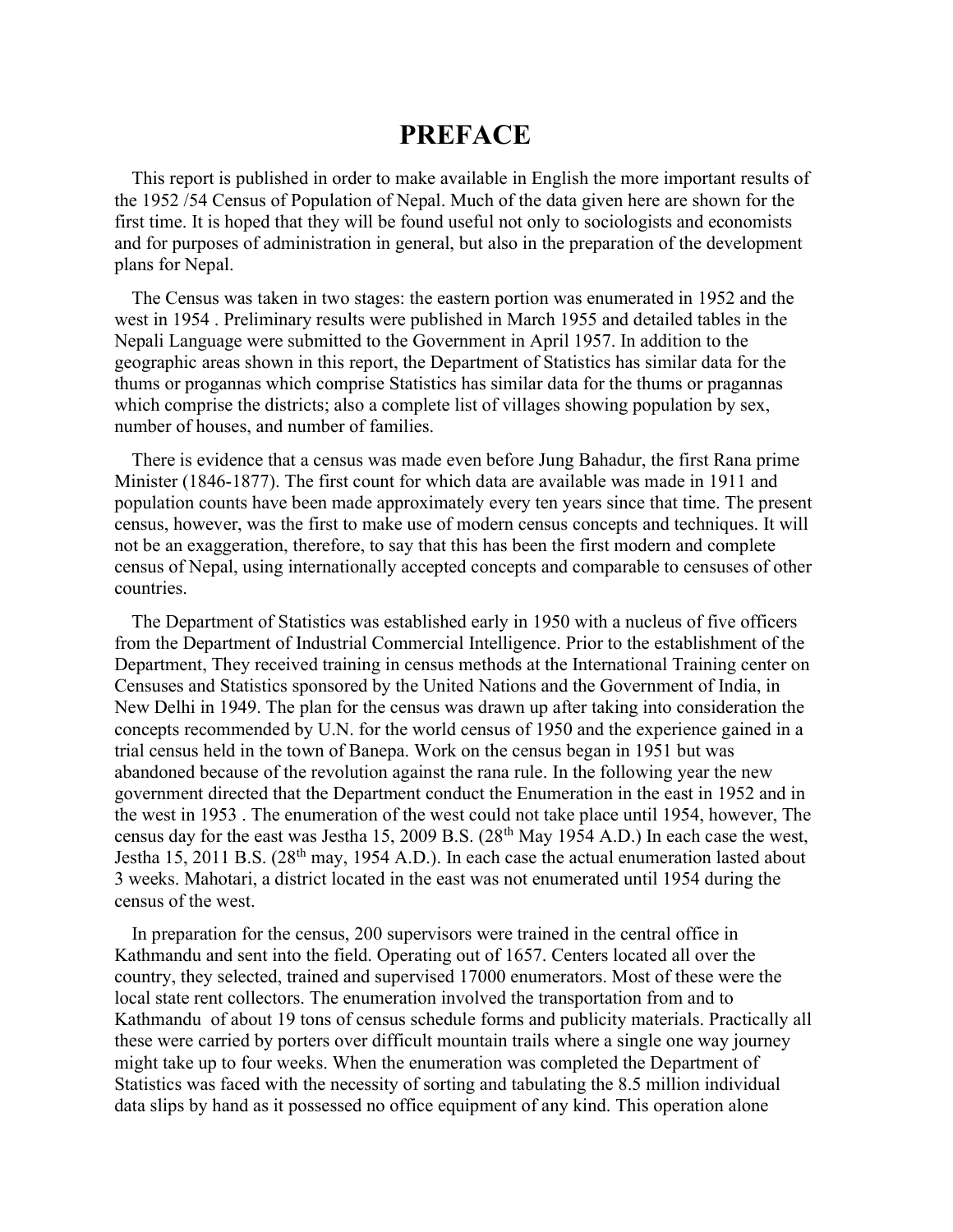lasted over two years and was done by the census supervisors when they returned from the field.

The census faced other problems beside physical ones. There was no census tradition and the country had just gone through a revolution in the course of which the 104 year old rana regime was overthrown. The officials and supervisors and supervisors were faced with suspicion and conservatism of isolated bodies of people who had very little contact with the world outside of their own valleys. nevertheless, the enumeration was successfully conducted in some of the most inaccessible parts of the country, and in places which had resisted all previous attempts to collect data from them of any kind. Full coverage was assured by the careful delineation of the jurisdiction of each supervisor, using maps; a preliminary personal field check by the supervisors of all the villages in their territory with the cooperation of the district revenue officers and finally a spot check of the work of each of the enumerators by the supervisor.

To aid in obtaining the cooperation of the population, various types of publicity wore employed. These included village meetings which were addressed by census supervisors, the distribution of pamphlets and handbills and radio programmes, all of which explained how and why the census was being taken. These preceded and continued all through the period of the enumeration.

The need and importance of the data provided by the census have been increasingly recognized since the preliminary figures were first published. Requests for more and more data have come, not only from governmental agencies but also from the general public, political parties and social organizations at home and abroad. The data supplied have been used for different purposes among which has been to help in the preparation of a Five Year Development Plan, the delineation of constituencies and the planning of Nepal's first general election. For this work, the population figures and maps of the thums and pragannas prepared by the department wore the only dependable bases. The National Education Commission and the administration Reorganization Commission have also been supplied with information in advance Commission have also been supplied with information in advance of this publication and have incorporated the data in their of this publication and have incorporated the data in their reports and in formulating their programme recommendations. It has been a matter of great satisfaction to find that the data has been a matter of great satisfaction to find that the data are so much needed and are so widely used in building the nation.

The accomplishment of a big operation such as a modern population census in a country like Nepal would never have been possible but for the help and cooperation of the numerous officials at every level of administration . His Majesty, the King showed a keen interest in the work and encouraged it in every possible way. I most humbly express the profound gratitude of the Department and my own for the gracious patronage. The Department owes much to the different Prime Ministers of Nepal and the Honorable Ministers in charge of it at different periods from 1951 onward. Metion must be made of maharaja Mohan shumshere J.B. Rana, during whose premiership in 1950 the department of statistics was established and the budget for the census was sanctioned. The late General Bijay sumshere J.B. Rana was its first director. Both the maharaja and the director deserve great thanks for the spade work done during their tenure. The department is grateful to shri M. P. Koirala, premier during both the 1952 and 1954 enumeration period, Shri Tanka Prasad Acharya, Prime minister (1956-57) ,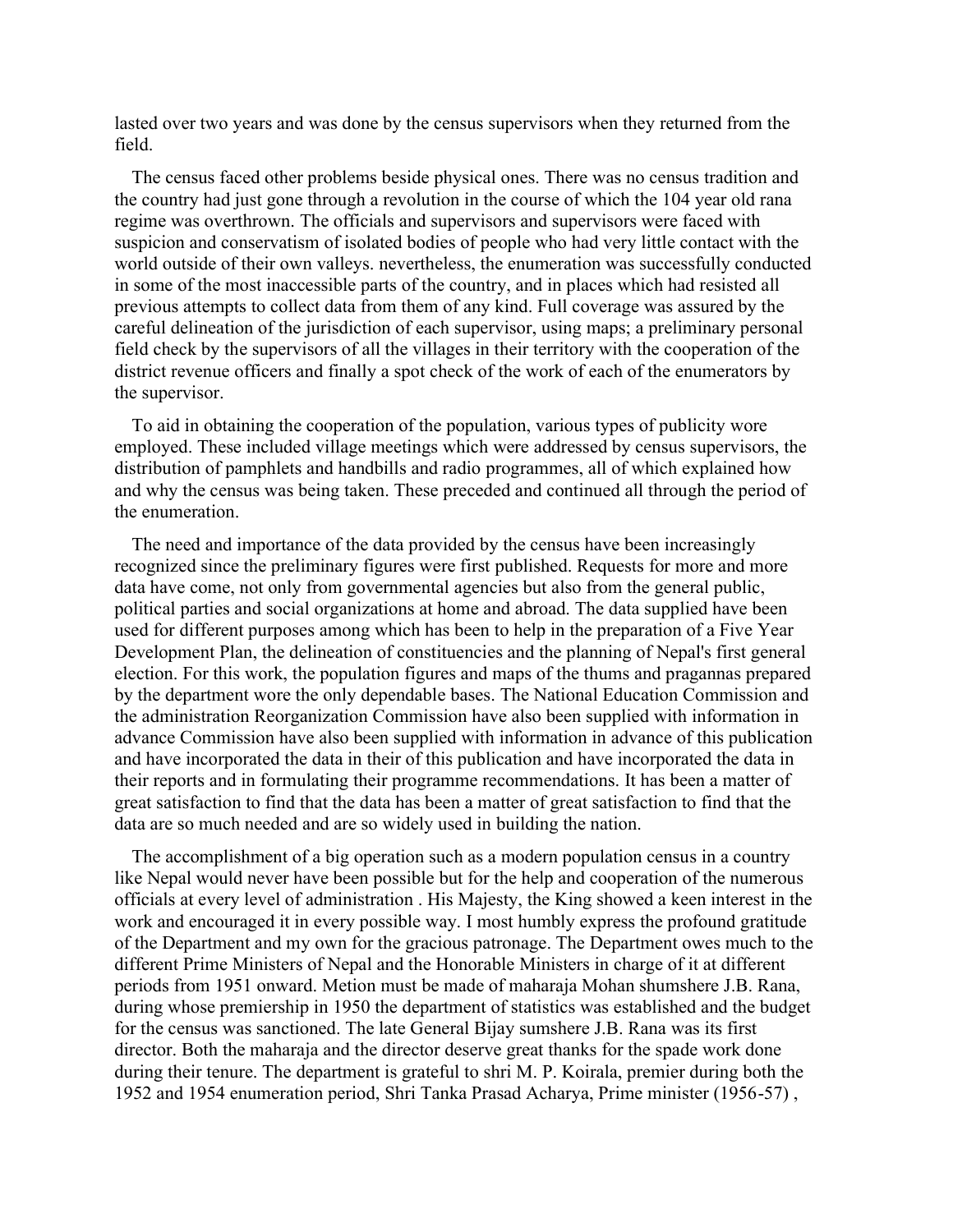Shri khadgaman Singh, Shri Narad Muni Thuhung, Shri Bhadra Kali Mishra, General Arun Sumshere J.B. Rana Ministers in charge of the department at different times, for their interest in this work and for the support extended to this office. Field Marshall Kaiser Sumshere J.B. Rana kindly placed his library at the disposal of the Department for which acknowledgement is due, Gratitude is also due to my former colleague Shri Suberna Sumshere J.B. Rana, now chied Election commissioner and to the various Seretaries to Goverment among whom mention must be made of Sirdar Bhim Bahadur pande, the first Secretary in 1950 and together with General bijaya, one of the founders of the Department, Shri Kulshear Sharma, Shri Tilak Sumshere Thapa, Shri Ratna Bahadur Bista, Shri Nayan Bahadur Who were at one time or other then Finance Secretary, and Shri Kaiser Bahadur K.C. , now Education Secretary to the government.

I would also like to express my appreciation and gratitude to Mr. W. R. Leonard, Director of the United Nations Statistical office for the office equipment, libary and encouragement received by the department. My thanks are also due to Mr. Harry B. Price, U.N. economic Adviser valuable help and suggestions. Colonel B.M. Vencoba Rao of the Ford Foundation very kindly placed at the Department's disposal the services of Mr. Shankar Nandi, whose skill in typing greatly enhanced the apperance and value of this report. I am most thankful for his help.

The formulation of a comprehensive plan for the economic development of Nepal showed the need for expanding the statistical activities of the government. Accordingly the United Nations was asked for technical help in organizing a permanent statistical office, developing suitable statistical programmes and in training personnel. Mr. Howard J. Kumin, U.N. statistical expert arrived in Kathmandu in July 1957 in response to the request. Besides submitting his recommendations to the Government regarding statistical organization and programmes, Mr. Kumin rendered the department invaluable help in the preparation of this publication. He designed the tables, contributed much to the analysis, worked out checks and controls and actively participated as a regular official of the Department. He has been most helpful not only in completing this book but also in endowing it with its present quality. For this valuable work, the Department owes Mr. Kumin a great debt.

In conclusion I would like to place on record my gratitude to the officers and men of the Department of Statistics who assisted me in this work. Shri Thir Bahadur raimajhi, Chief census superintendent, together with the other four census superintendents, prepared the census plan in 1950 and was in sole charge of the operation in 1952. The others, Shri Narakanta Adhikari, Shri Kaiser Bahadur Acharya, Shri Satya joshi and Shri Hridayanath Sharma, also gave me theri whole hearted cooperation. Theri devotion, initiative and the many qualities of leadership they showed during the field operations and the diligence, energ and selflessness with which they worked in the office are beyond praise. The chief superintendent showed especial talent in the planning and Shri Adhikari in organizing and conducting field work all well as in supervising and directing the difficult work of hand tabulation. To Shri joshi goes the credit of enumerating Manang Bhot on the third attempt. Shri Acharya and Shri Sharma have also distinguished themselves both in the field as zonal officers and at headquarters. Shri Chatra Dhwaj, Shri Samboo Kumar, Shri Madanlal, Shri Durga Narain and shri Bhanu Bhakta who functioned as assistant superintendents helped in the operation at zonal offices and provided the immediate supervision of tabulation. Their work desrves due appreciation. The Department is also very much indebted to each of the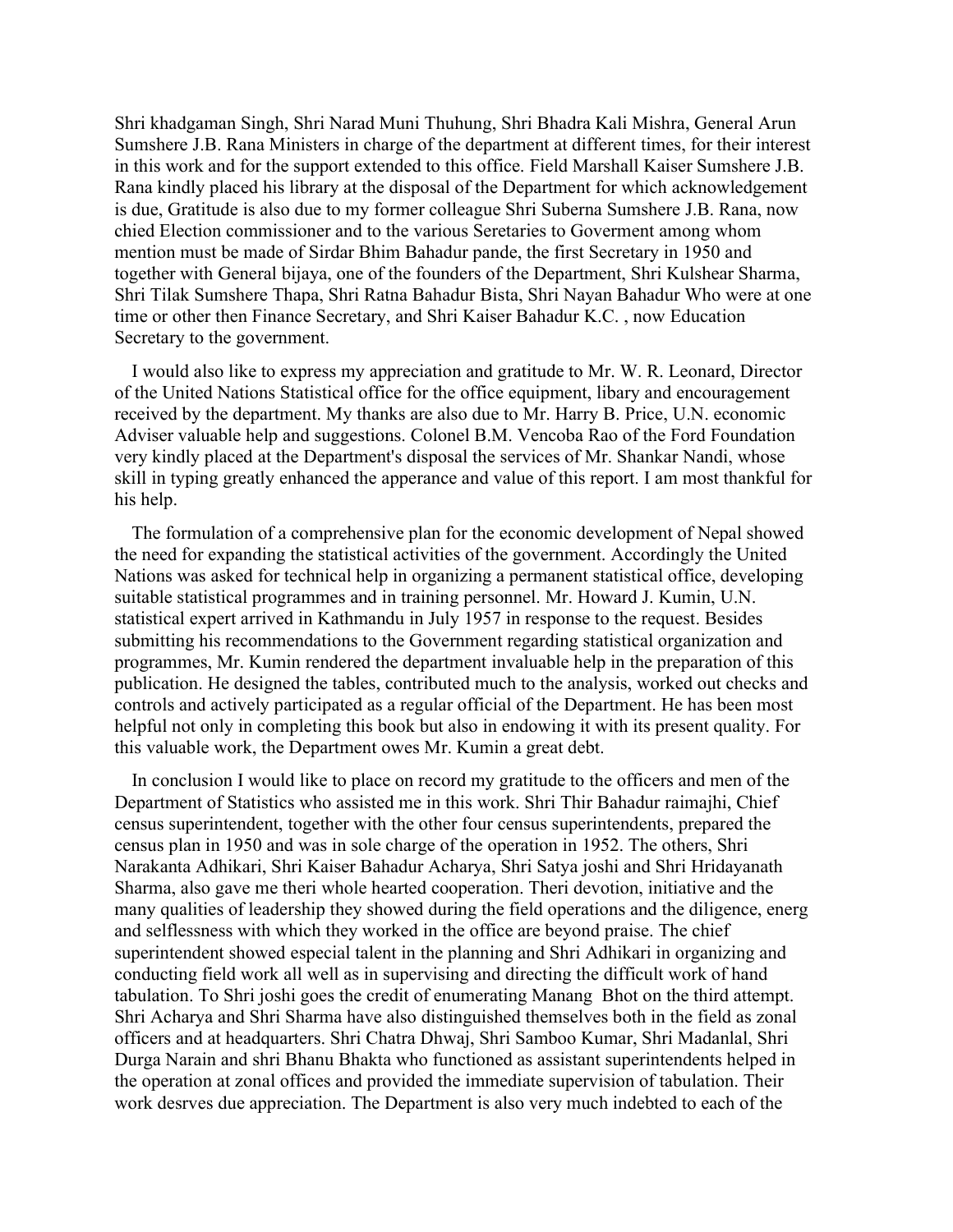clerks who supervised the enumeration and tabulated the schedules at headquarters. Their patience, industry, and devotion are praiseworthy. I must also thank all of the local officials, the Patwaris and the Mukhiyas who acted as enumerators and rendered a valuable service to their country. Finally the department is deeply grateful to the millions of citizens, the people of Nepal, whos responded to the census as a national duty and contributed to its success.

#### Kathmandu,

January 1, 1958.

Kulanath Lohani Census Commissioner

### ANALYSIS AND TECHNICAL NOTES

# SELECTED SUMMARY STATISTICS FOR REGIONS DISTRICTS, AND PRINCIPAL CITIES

#### Table 1, Page 1

The first table in this report brings together data on the population "at home" as well as individuals absent from home for the three principal cities and for the nine regions in which the number of families in each of these areas, the average number of persons per family, the number of cities, towns and villages and the average density of the population.

The total population of Nepal resulting from the enumerations in 1952 and in 1954 1) , was 8473478 of whom 8256625 were at home at the time of the census and 216853 were absent from home 6 months or more. the population was distributed among the regions as follows:

|                      | <b>Population Present</b><br>(at home) | <b>Present</b><br>distribution. | Area in<br><b>Square</b><br>Miles.2 | Persons per<br><b>Square Mile.</b> |
|----------------------|----------------------------------------|---------------------------------|-------------------------------------|------------------------------------|
| <b>Nepal</b>         | 8256625                                | 100.0                           | 54362                               | <u>152</u>                         |
| <b>Hill Regions</b>  | 5867208                                | 71.1                            | 45097                               | <u>130</u>                         |
| <b>Eastern Hills</b> | 1708816                                | 20.7                            | 10114                               | 169                                |
| <b>Western Hills</b> | 3229177                                | 39.1                            | 29777                               | 108                                |
| Kathmandu Valley     | 410995                                 | 5                               | 218                                 | 1885                               |
| East Inner Terai     | 189228                                 | 2.3                             | 1829                                | 103                                |
| Centere Inner Terai  | 239677                                 | 2.9                             | 2445                                | 98                                 |
| West Inner Terai     | 89315                                  | 1.1                             | 714                                 | 125                                |
| <b>Terai Regions</b> | 2389417                                | 28.9                            | 9265                                | <b>258</b>                         |
| Eastern Terai        | 1806049                                | 21.9                            | 5115                                | 253                                |
| Mid Western Terai    | 348179                                 | 4.2                             | 1307                                | 266                                |
| Far Western Terai    | 235189                                 | 2.8                             | 2843                                | 83                                 |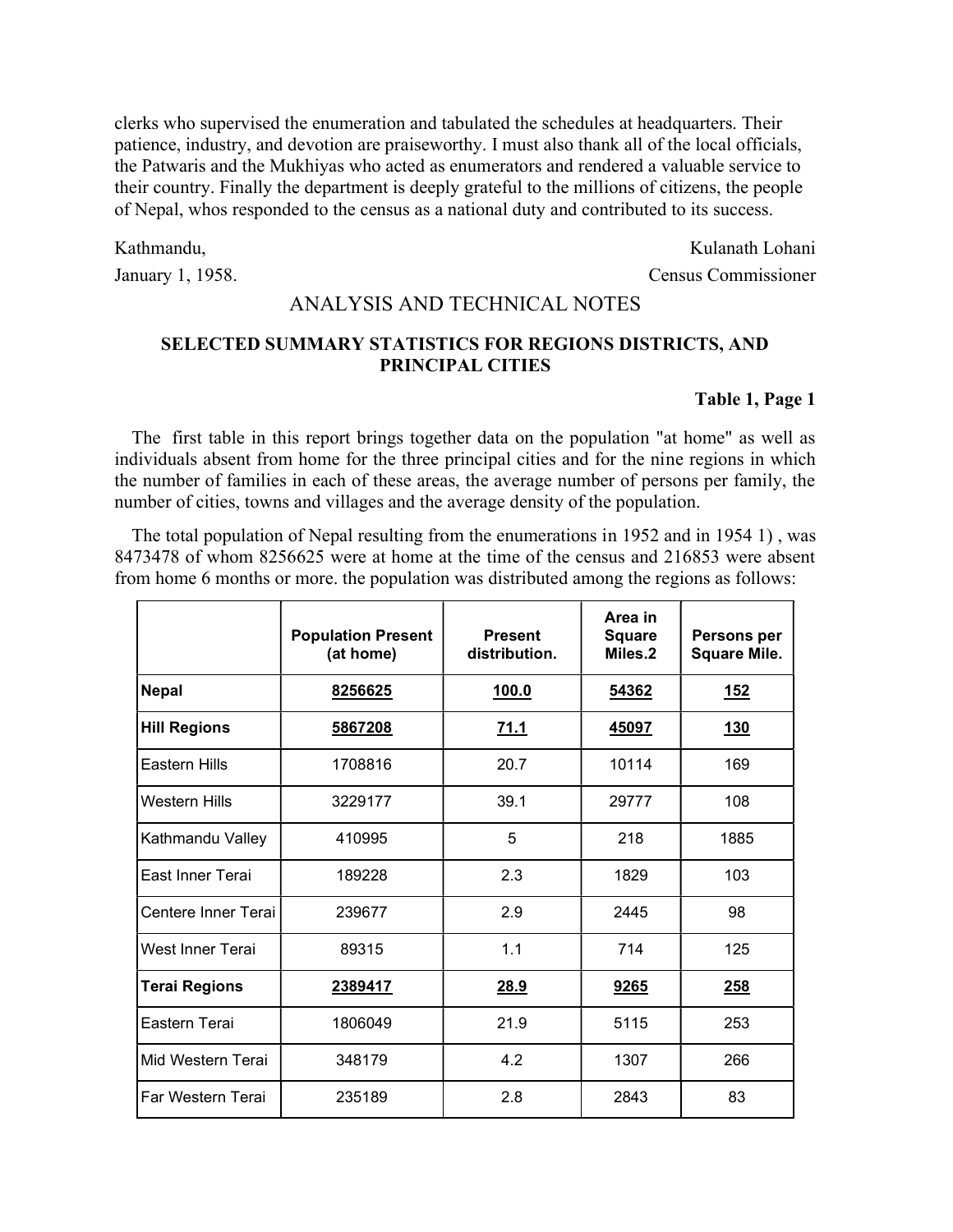Seventy on percent of the population live in the Hill regions which comprise 83 percent of the total area and 29 percent live in the low lands of the Terai. The average population density in the Terai is 258 persons per square mile whereas in the Hills it is 130 persons per square mile. Much of the Hills, however, is uninhabitable. The density in parts of the inhabitable Hill area is probably as high if not higher than in the settled areas of the Terai. In the rural portions of Kathmandu valley, The population density was 1139 persons per square mile. The least densely populated areas were certain mountainous districts such as jumla in the western Hills, Chitawan in the Centre Inner Terai and some unhealthy areas in the Far Western Terar such as Kanchapur which had 29 Persons per square mile.

The largest region in terms of area and population was the Western Hills. The Eastern Terai had the next largest population followed by the Eastern Hills. The average density of the Eastern Hills, however is about half that of the eastern Terai because its area is nearly twice as great. The Kathmandu Valley not only had a high rural population density, but it is also the region in which the three largest cities of the country.

- 1) As For details on the enumeration, see the preface and the note facing page 1.
- 2) calculated in the department of statistics.

are situated so that it is the most densely populated area in the country, with 1,885 persons per square mile.

 Mahotari in the Eastern Terai is the most populous district in Nepal with 418,436 inhabitants and a density of 511 persons per square mile in 1954. Next in order of population were sallyan with 375,246 inhabitants. Inasmuch as these districts encompass rather large areas, their densities are relatively low, 116 and 120 persons per square mile respectively.

 The population of Nepal were distributed among 28,780 cities, towns, village and hamlets but 97 percent of the people live in rural towns and villages with fewer than 5,000 inhabitants (see Table 4). They live in large family units, which averaged 5.4 persons for the country as a whole but ranging up to 10.6 persons per family in the district of Nawalpur. In that district there was greater degree of doubling up of secondary families with the primary family in the same house than was the custom in other districts.

### TOTAL POPULATION BY REGIONS AND DISTRICTS : 1968, 1977, 1987, 1998, 2009/11B.S (1911,1920,1930,1941,1952/54A.D.)

#### Table 2,Page 4.

The first census of the population of Nepal for which data exist was taken in 1911 A.D. although there is evidence that partial counts were made during the nineteenth century. since 1911 there have been censuses taken roughly every decade. Comparisons of the 1952/54 census with those of previous years are difficult, however, because the early ones apear to have been little more than population counts and there have been changes in the boundaries of disricts.The greatest source of difficulty has been the apparent variation in the care with which the enumerations were made. It is well known that the census of 1930 was dificient owing to a threat of war between Nepal and Tibet which resulted in a fear among the population that the census was for the purpose of making up lists for the conscription of men into the armies. So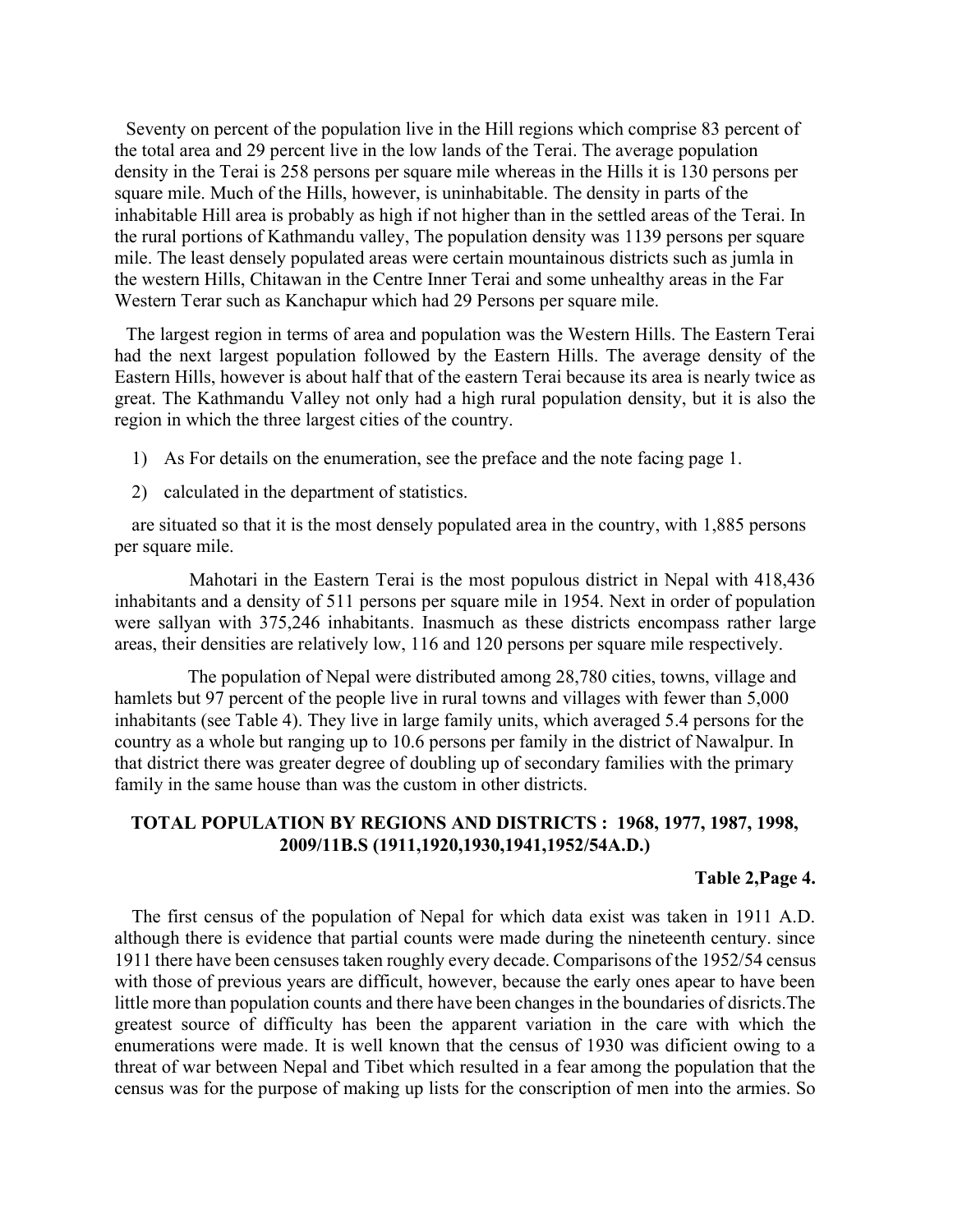far as is known, there was no control over the quality of the enumeration in the censuses up to 1952/54 and although under enumeration probably took place in all of the censuses because of the character of the country, the degree of underenumeration varied between censuses and between areas.

 In contrast to the previous censuses, that of 1952/54 was well controlled. supervisors personally visited each of the villages within their areas before the enumeration began to ensure that each village was to be included, and the work of each of the enumerators of children- the most recent census can be regarded as being reasonably accurate. The tables in this report give evidence of this. The data and the findings from each of the tables are consistent with the others. On the other hand, it is difficult to account for the variations in the number of inhabitants of the country since 1911 without assuming that there have been variations in the quality of the counts.

 The population for districts shown in this table have been adjusted for boundary changes so that they are comparable to previous censuses. Because of these adjustments, the population in table 2 shown for districts for 1952/54 are not the same as those shown for these districts in the other tables.

 It has already been pointed out that the enumerations of the recent census took place in two years, 1952 and 1954. In order to facilitate the discussion of the population changes since 1911, the total population of Nepal in 1954 has been estimated. The estimate includes persons absent from home 6 months or more to make the figure comparable with the 1941 census. The same concept was probably used in all previous censuses as well because persons absent from home for long periods are customarily considered to be attached to their families.

|                                          | 1952<br>(enumerated) | <b>Estimated</b><br><b>Percent</b><br><b>Increase</b><br>annually | 1954<br>(estimated) |
|------------------------------------------|----------------------|-------------------------------------------------------------------|---------------------|
| <b>Total population, NEPAI</b>           |                      |                                                                   | 8552678             |
| <b>Eastern Hills</b>                     | 1767757              | 1.5                                                               | 1814017             |
| <b>Eastern Inner Terai</b>               | 191570               | 1.5                                                               | 196583              |
| Eastern Terai, except<br><b>Mahotari</b> | 1389393              | 1                                                                 | 1417320             |
|                                          |                      |                                                                   | (enumerated)        |
| <b>Kathmandu Valley</b>                  |                      |                                                                   | 415761              |
| <b>Western Hills</b>                     |                      |                                                                   | 3374932             |
| <b>Centre Inner Terai</b>                |                      |                                                                   | 241473              |
| <b>Mid Western Terai</b>                 |                      |                                                                   | 348381              |
| <b>West Inner Terai</b>                  |                      |                                                                   | 89828               |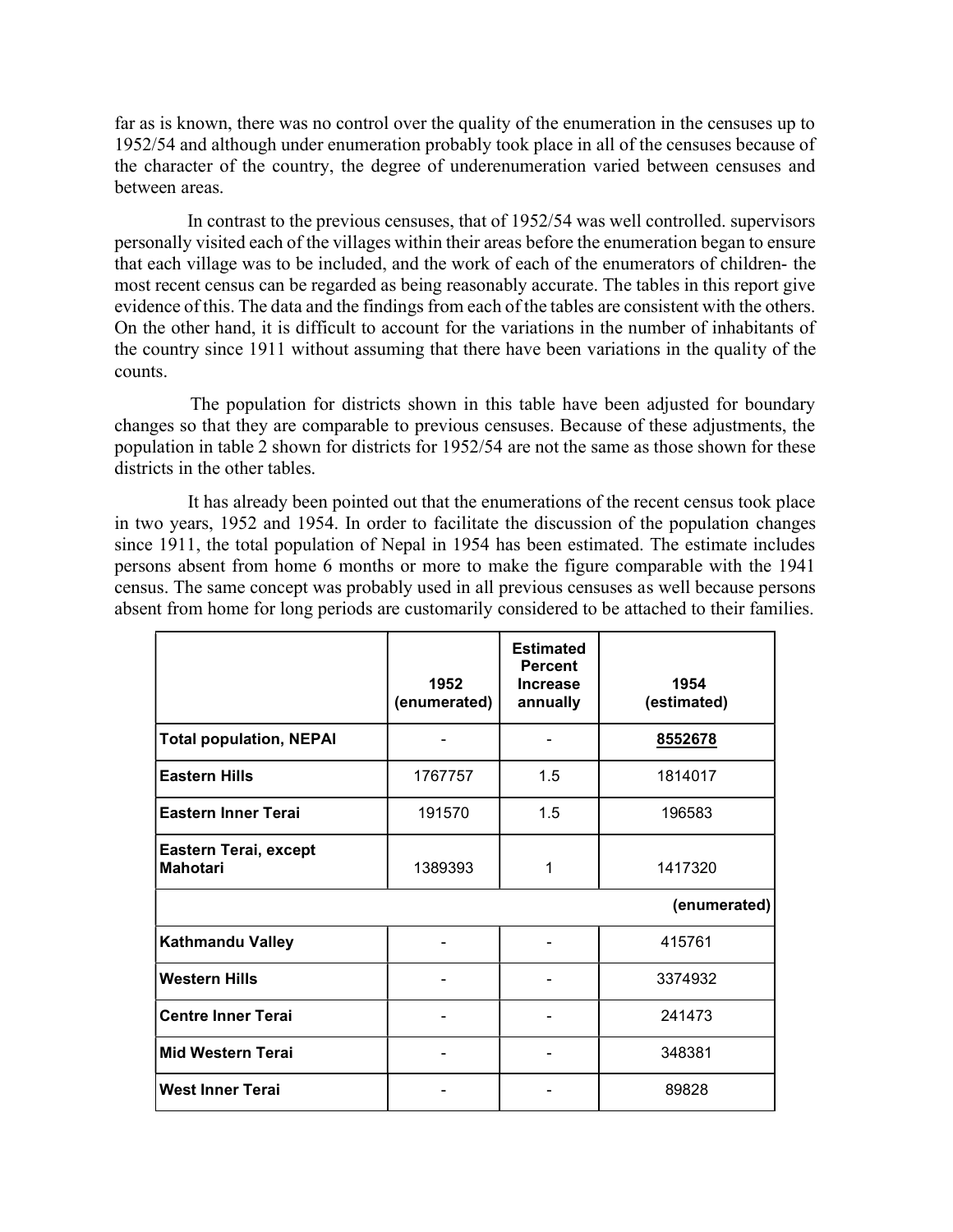| <b>Far Western Terai</b> | $\overline{\phantom{0}}$ | - | 235343 |
|--------------------------|--------------------------|---|--------|
| <b>Mahotari</b>          | $\overline{\phantom{0}}$ | - | 419040 |

There is no factual basis for the rates of increase used in making the estimates above. because of the known high mortality rates, it is unlikely that the annual increase is as much as tow percent, hence 1.5 percent was used in the Hill regions. Only one percent was used for the Terai because the death rates in that region are known to be higher than they are in the Hills.

In the 43 years between the census of 1911 and the estimated 1954 figure there was an increase of 2,913,929 persons or 1.2 percent annually. In view of the evidence that there is a high death rate and considerable migration out of the country, this figure does not appear to be unreasonable. One might therefore judge the census of 1911 as having been fairly correct.

Between 1911 and 1920, it will be noted that there was a decline of 64,961 persons whereas one would have expected an increase of at least 500,000 or 1 percent per year. Two occurrences took place during the nine year interval between censuses which account for part of the apparent decline. The world wide epidemic of influenza in 1981 killed a large number of the population; thousands of Nepalese men were recruited for service in the Allied armies during the first World war. It is not certain that this accounts for all of the decline, however, particularly since individuals serving with foreign armies should have been included in the enumeration of 1920. It is most probable that these was considerable under enumeration in 1920 as compared with 1911.

There was further apparent decline of 41,214 persons between 1920 and 1930. The count for 1930 was deficient for the reasons pointed out above.

The census of 1941 was also affected by the large number of men recruited for the armies of the second world war so that the increase of 751,075 persons over the previous census was not as large as it might have been despite the under enumeration in 1930. The annual increase from 1930 to 1941 was 1.2 percent.

 Between 1941 and 1954 there was an increase in population of 2,316,469 or 2.8 percent per year. This percentage increase was more than double that for any previous period. part of it was due to a return of discharged military personnel to Nepal after the end of the war but the greatest part of the apparent increase was probably due to the more careful enumeration of the population in 1952/54 as compared to 1941.

 It is not possible to draw any firm conclusions regarding the growth of regions and districts. They show considerable variation in the rate of rowth. Although the data in the table have been adjusted for changes in boundaries, it is not known how careful the supervisors were in the early censuses to assign enumeration districts and to adhoro to the existing boundaries. It is probably that there were variations in the care with which different areas were enumerated and this would account for some of the variations in the rate of growth between regions.

## TOTAL POPULATION OF GEOGRAPHIC REGIONS, DISTRICTS AND THUMS OR PRAGANNAS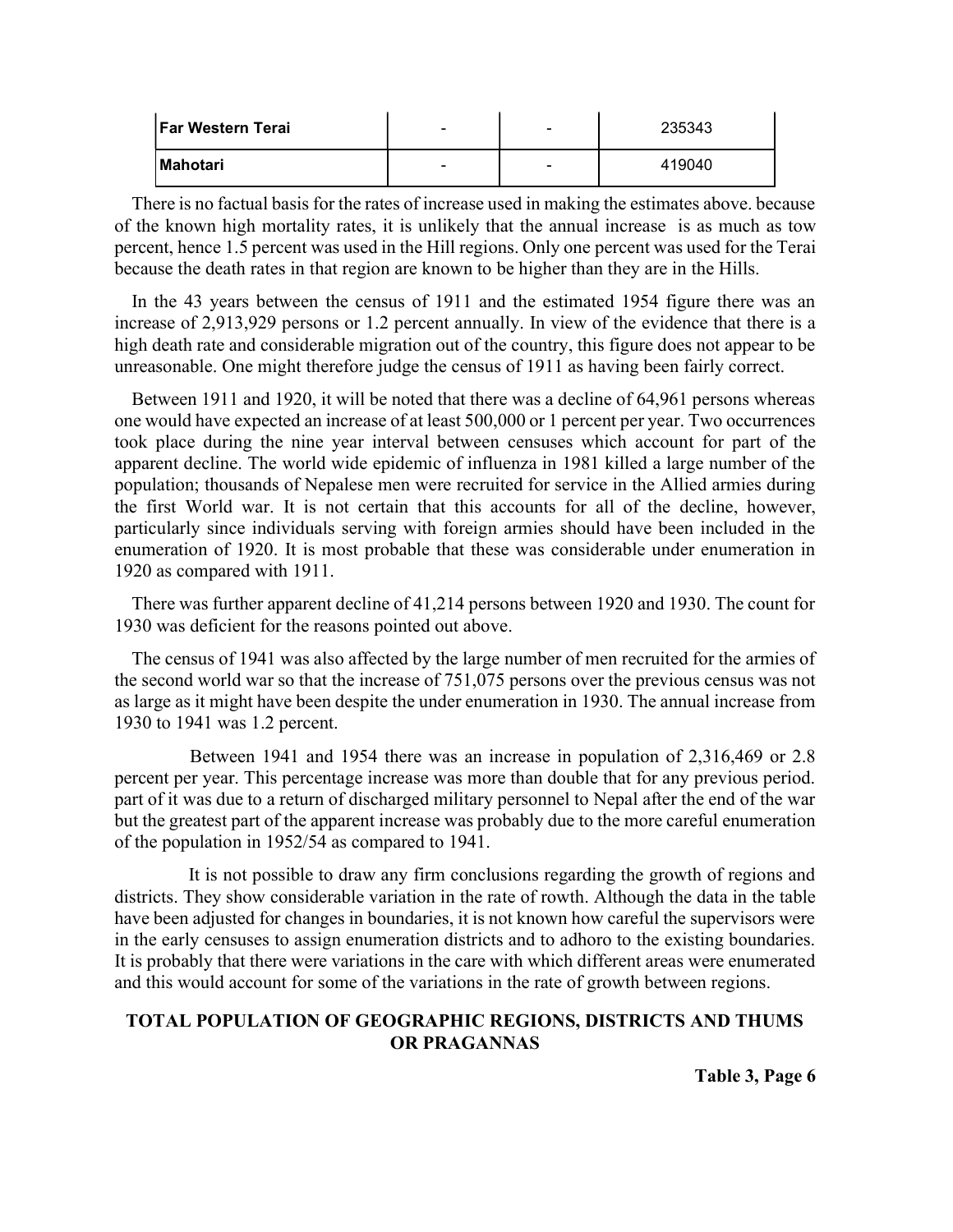This table shows the total population, including persons absent from home 6 months or more, of the minor civil divisions called thums in some areas and pragannas in others. The data have been summarized by census districts and by regions. A set of maps of the thums and pragannas will appear in the Nepali edition of this report.

### NUMBER OF SETTLEMENTS AND TOTAL POPULATION OF CITIES, TOWNS AND VILLAGES BY SIZE GROUP, BY REGIONS

#### Table 4, Page 13.

Nepal is country of many small villages. Although there are 28,780 cities, towns and villages in the country, 85 percent of them have fewer than 500 inhabitants and only 10 cities have 5000 or more inhabitants within their municipal limits. The predominantly rural character of the country is also shown by the fact that nearly theree- fourths of the population live in villages with fewer than 1000 inhabitants, whereas only 3 percent of the population live in the 10 largest cities. Five of these cities are located in the Kathmandu Valley, which has a pronounced effect on the social and economic characteristics of the people there, four of the cities are located in the Eastern Terai, and one is in the Far Western Terai

## TOTAL POPULATION OF CITIES WITH 5000 URBAN INHABITANTS AND **OVER**

#### Table 5, Page 14.

This table shows the number of persons living within the municipal limits of the 10 largest cities, not including the population living in the rural area outside of the city limits.

### POPULATION PRESENT BY SEX AND AGE, BY REGIONS, DISTRICTS AND PRINCIPAL CITIES

#### Table 6, page 15.

This table shows the sex and age distribution of the population present at the time of the census. In the country as a whole, there were 103 females for every 100 males. If the persons absent from home were included, then the ratio becauses 99 females for every 100 males as most of the persons abasent from home were males (Table 15). The sex ratio varies from region to region. Inasmuch as most of thowe who leave home for 6 months or more come from the Hills it is not surprising to find that there were 107 In the western Hills. In contrast, in the Far western Terai, there were only 91 females to every 100 males and 97 to 100 in the Mid Western Terai which compares with adjoining India, were the ratio of famales to males was 95 to 100. There were more males than females in the cities of Kathmandu valley, Which are centers of commerce and government and offer many employment opportunities to males but few to females.

 Not many persons could give their exact age. In most cases the age reported was a round number estimate based on the relation of the date of birth to some known and dated local event. The error in age reported was reduced somewhat by combining the ages into 5 year age groups. The histograph of the age-sex distribution for the country shows a fairly normal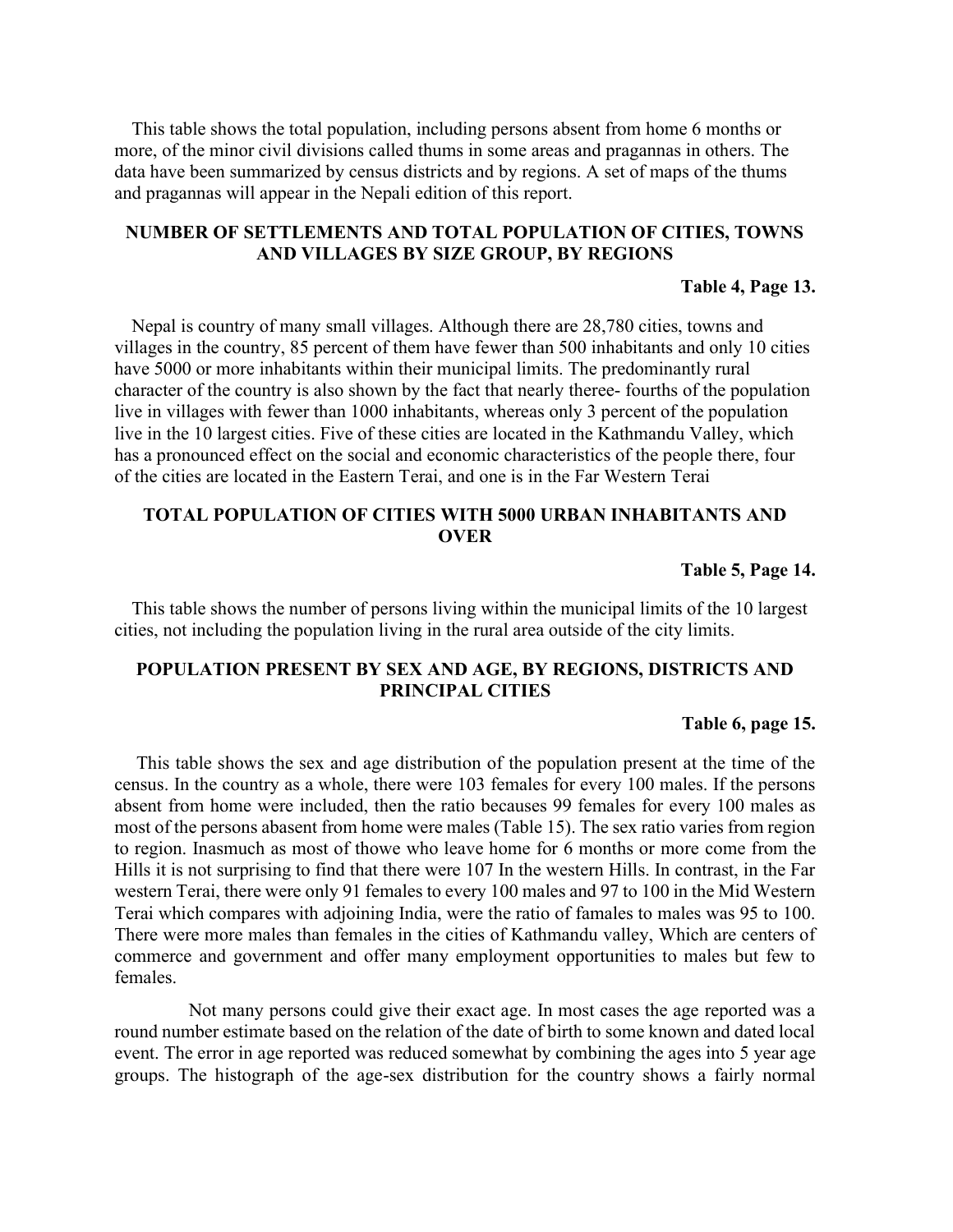distribution except for undreporting of children under 5 years of age and a heaping of the population at ages, 25-29 and for females, those ages ending in "0".

 The age distribution of the population is similar to that of of the other countries of asia, i.e. there is a high proportion of children and a low proportion of old people in contrast to what is found in the industrialized countries North America and Northern and Western Europe. This is illustrated in the following table:

|                                      | Percentage distribution of the<br>enumerated population by age<br>groups |           |             |  |  |
|--------------------------------------|--------------------------------------------------------------------------|-----------|-------------|--|--|
|                                      | Under 15                                                                 | $15 - 59$ | 60 and Over |  |  |
| <b>Nepal</b>                         | 39                                                                       | 56        | 5           |  |  |
| India                                | 37                                                                       | 57        | 6           |  |  |
| East Asia                            | 37                                                                       | 56        | 7           |  |  |
| <b>South East Asia</b>               | 43                                                                       | 53        | 4           |  |  |
| <b>South America</b>                 | 39                                                                       | 56        | 5           |  |  |
| <b>Northern &amp; Western Europe</b> | 61<br>24<br>15                                                           |           |             |  |  |
| <b>North America</b>                 | 27                                                                       | 61        | 12          |  |  |

Countries with high per capita incomes are usually those with a high proportion of their population in the working ages, 15 to 59 years, and lesser proportions in the non productive ages. Because of the high proportion of children the average age of the population in Nepal is now. The median age is 21 years, in other words one half the population is less than 21 years of age and the other half is 21 years and over. Males tend to be younger than females, the median being 20.0 for males and 21.8 for females. There are regional following table of median ages:

|                            | <b>Total</b><br><b>Population</b> | <b>Males</b> | <b>Females</b> |
|----------------------------|-----------------------------------|--------------|----------------|
| <b>NEPAL</b>               | 21.0                              | 20.0         | 21.8           |
| <b>Eastern Hills</b>       | 19.3                              | 18.2         | 20.4           |
| <b>Western Hills</b>       | 20.1                              | 19.1         | 21.2           |
| <b>East Inner Terai</b>    | 19.2                              | 18.3         | 20.3           |
| <b>Centere Inner Terai</b> | 19.8                              | 19.5         | 20.0           |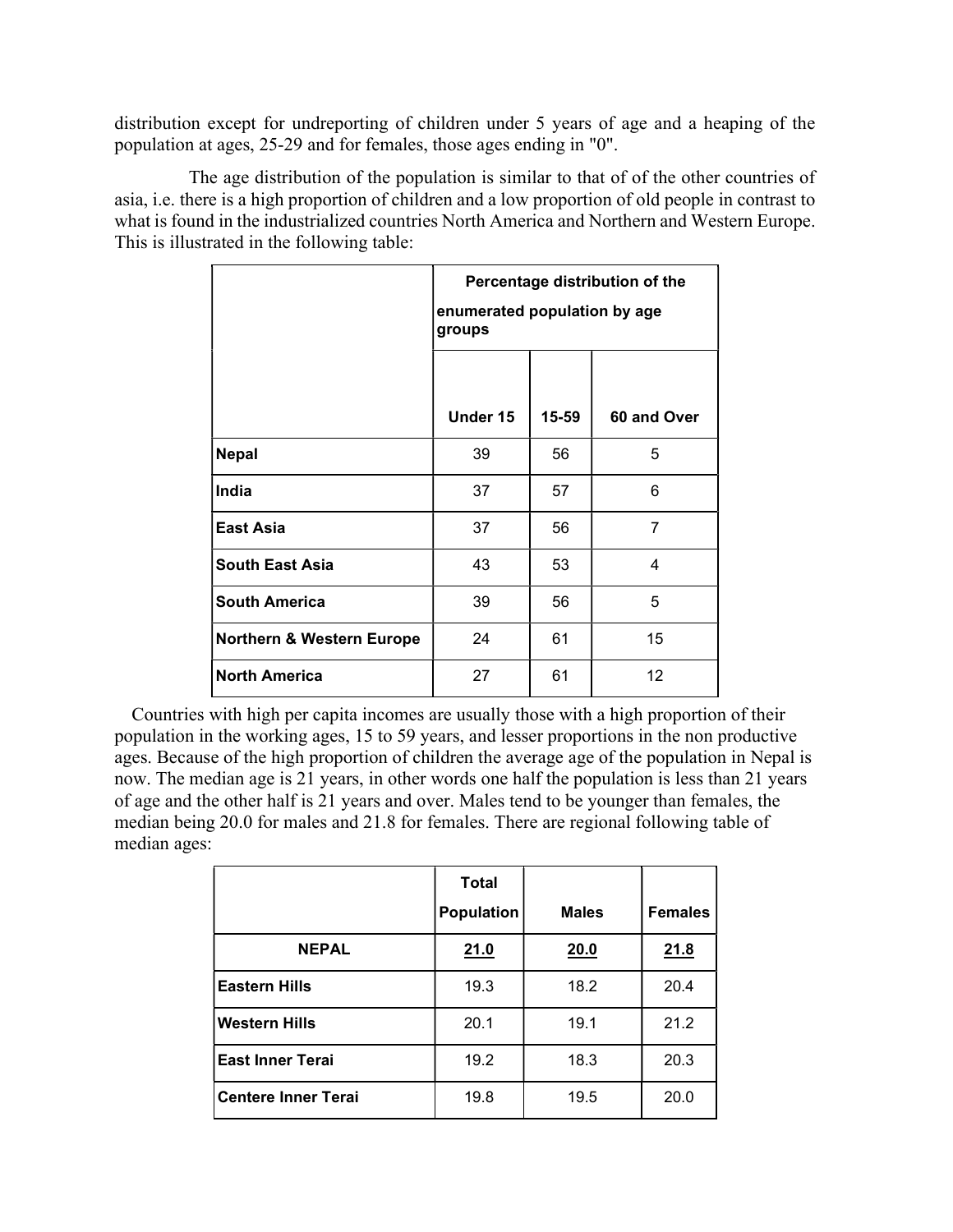| West Inner Terai         | 17.9 | 18.0 | 17.9 |
|--------------------------|------|------|------|
| <b>Kathmandu Valley</b>  | 22.1 | 22.0 | 22.2 |
| <b>Eastern Terai</b>     | 23.8 | 23.4 | 24.0 |
| <b>Mid Western Terai</b> | 24.3 | 24.0 | 24.6 |
| l Far Western Terai      | 20.9 | 21.2 | 20.6 |

The average age of the inhabitants of the Terai is higher than that of the Hills because there was probably a higher death rate from malaria and other diseases among children there than in the healthier Hills. This results in a relatively greater number of adults in the population.

 The excess of males over females in the Terai is probably the results of the custom of giving better care to male infants than what the females receive so that a greater proportion of the male children survive.

# MARTIAL STATUS OF THE POPULATION 5 YEARS OF AGE AND OVER BY SEX AND AGE BY REGIONS

#### Table 7, Page 35.

A very small proportion of the population – less than one percent – go through life in Nepal without over having been married. The age at which the marriage occurs, and the duration of the marriage, however, very widely as between the Hill areas and the Terai. In the Terai half the girls and almost a third of the boys aged 10-14 were married, as against only 22 percent of the girls and 7 percent of the boys in other parts of the country.

|                            |              |                                              | <b>Percent</b><br><b>Widowed</b> |
|----------------------------|--------------|----------------------------------------------|----------------------------------|
|                            |              | <b>Percent Married 10-14</b><br>Years of age | 45-64 Years of<br>age            |
|                            | <b>Males</b> | <b>Females</b>                               | <b>Females</b>                   |
| <b>NEPAL</b>               | <u>11.9</u>  | 28.2                                         | <u>46.8</u>                      |
| <b>Hills</b>               | 6.8          | 21.5                                         | 41.2                             |
| <b>Eastern Hills</b>       | 8.1          | 19.7                                         | 40.2                             |
| <b>Western Hills</b>       | 6.2          | 23.6                                         | 41.1                             |
| <b>East Inner Terai</b>    | 7.7          | 21.6                                         | 47                               |
| <b>Centere Inner Terai</b> | 7.6          | 20.4                                         | 39.1                             |
| <b>West Inner Terai</b>    | 9.8          | 18.1                                         | 51.6                             |
| <b>Kathmandu Valley</b>    | 4.4          | 14.3                                         | 43.4                             |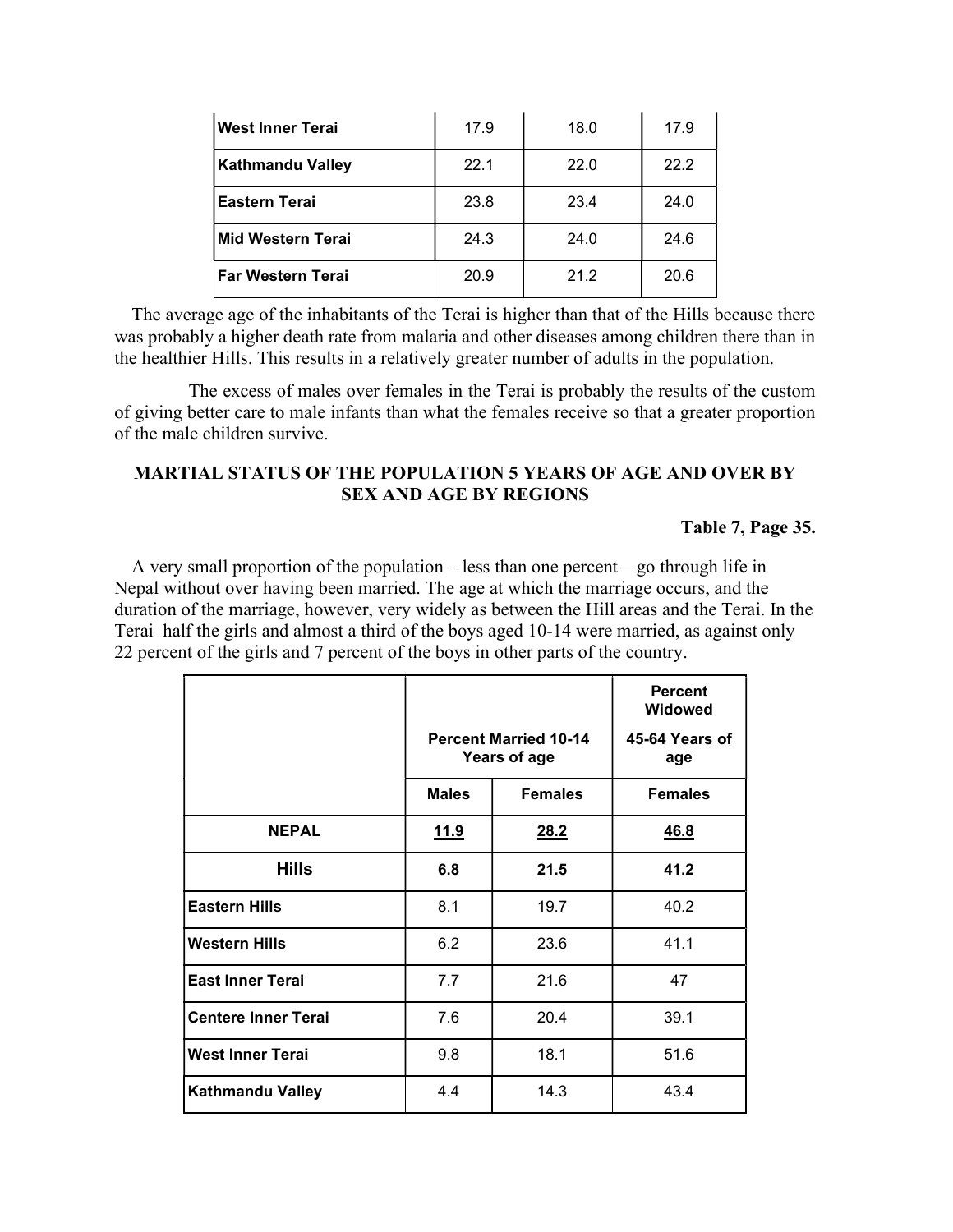| Terai                | 27.0 | 50.2 | 60.7 |
|----------------------|------|------|------|
| <b>Eastern Terai</b> | 28.6 | 52.1 | 61.7 |
| Mid Western Terai    | 32.7 | 57.7 | 60.7 |
| l Far Western Terai  | 17.4 | 38.2 | 55.1 |

The lowest percentage of marriages among the younger age groups was found in the Kathmandu Valley, probably because of the relatively large urban population among whom early marriages are less common. Child marriages are most frequently found in the Terai. In the Eastern Terai, for example, 15 percent of the girls 5 to 9 years of age were recorded as being married.

 Early marriage, and the higher mortality rate among men than among women, result in a large number of widows. Here again there are wide regional differences. In the Terai, 61 percent of the women aged 45-64 were widowed, as against 41 percent in the Hills. This indicates a much higher death rate among males in the terai than in the Hill areas. One percent of the girls aged 10-14 years in the Eastern Terari were reported as being widows.

 Separation and divorce are not problems, since only 0.4 percent of the males and 0.3 percent of the females reported themselves as having parted from their spouse.

## LITERACY OF PERSONS 5 YEARS OLD AND OVER BY REGIONS, DISTRICTS AND PRINCIPAL CITIES

### Table 8, Page 39

Only 4 percent of all persons of school age and over reported themselves as being able to read a book and write a letter. Wide variations in the degree of literacy exist between men and women. Taking the country as a whose, 8 percent of the men and less than 1 percent of the women 5 years old and over elaimed to be able to read and also write.

 There were no great variations among the regions from the national average, except for Kathmandu Valley . Kathmandu city had the highest proportion of literate people in the country, 50 percent for males and 15 percent for females. Even in rural Kathmandu the literacy rate was 19 percent for males and 3 percent for females. Other cities of the Valley also show significantly higher literacy rates than in the areas outside. This is no doubt because of the greater availability of schooling for its inhabitants, and also because Kathmandu is the national capital and chief commercial center and so attracts the more literate people.

 The literacy rate in the remainder of the country ranged from a low of 2.3 percent for males in the district of Jumla to a high of 15.6 percent in Kaski, both districts being in the Western Hills. For females, the rate varied between 0.1 percent, which was found in several districts to a high of 1.5 percent in the districts of Bara and Biratnagar in the eastern Terai.

# LEVEL OF EDUCATIONAL EXAMINATIONS PASSED BY PERSONS 5 YEARS OLD AND OBER BY REGIONS, DISTRICTS AND PRINCIPAL CITIES

Table9, Page 42.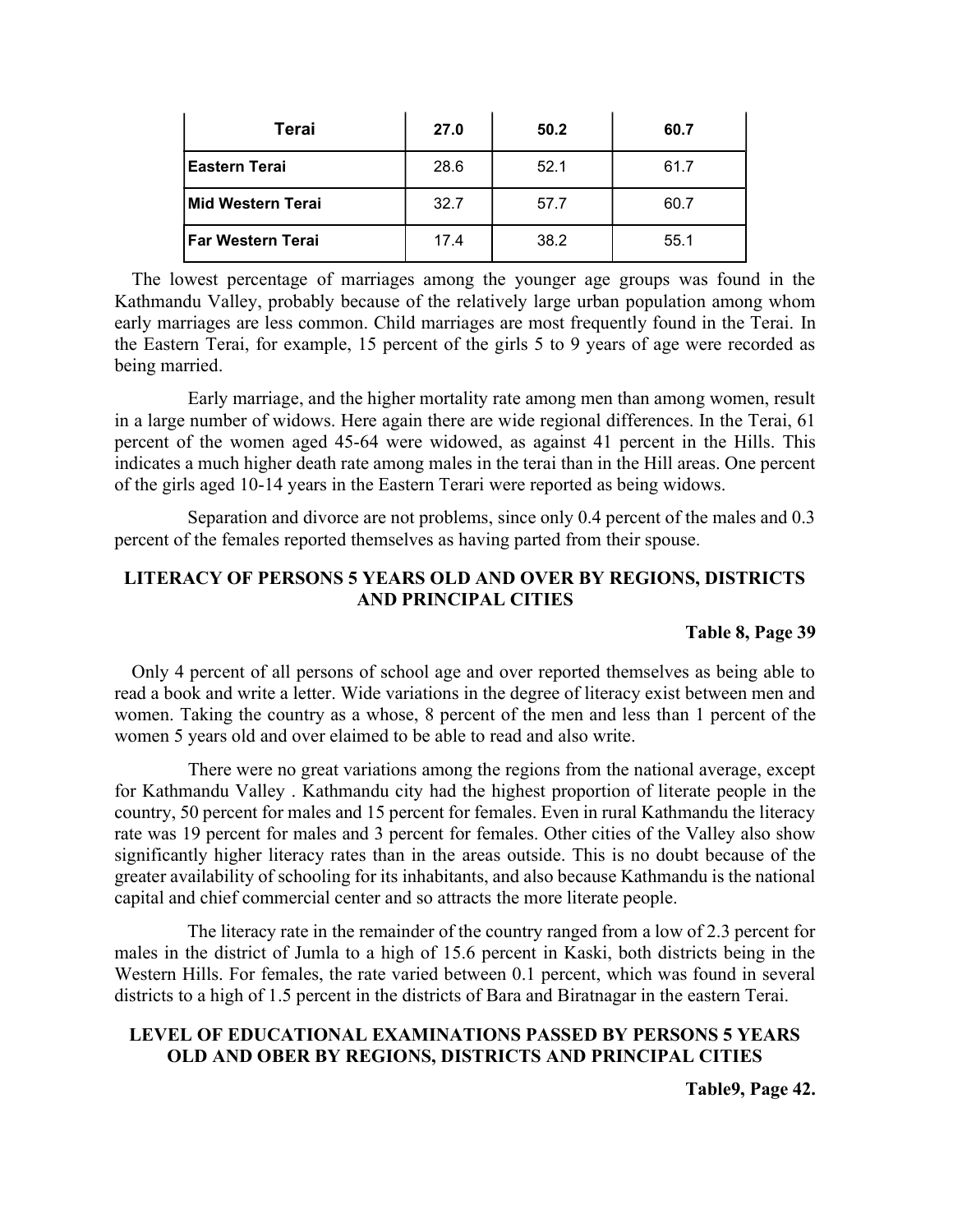For the country as a whole, only 0.5 percent of the males and less than 0.1 percent of the females 5 years old and over had passed any educational examination of any kind. Of the people who took the examinations, 61 percent took only the primary examinations. Over half of those who took the examinations came from Kathmandu Valley.

#### MOTHER TONGUE OF THE POPULATION PRESENT, BY REGIONS

#### Table 10, Page 44.

#### PERCENTAGE DISTRIBUTION OF THE POPULATION BY MOTHER TONGUE BY REGIONS

Table 11, Page 46.

#### LANGUAGES SPOKEN BY THE POPULATION PRESENT AS A MOTHER TONGUE AND AS A SECONDARY LANGUAGE, AND PRINCIPAL SECONDARY LANGUAGES SPOKEN BY MEMBERS OF EACH OF THE LANGUAGE GROUPS

#### Table 12, Page 47.

The census tabulations showed 58 languages spoken in Nepali as a mother tongue (Table11). An additional 1,100,000 persons whose mother tongue was not nepali spoke it as a secondary language (Table 12). The total number of persons speaking Nepali was therefore 62 percent of the population.

 There is a great variation in languages spoken from region to region. Nepali was the dominant language in the western Hills, the Eastern Hills and the East Inner Terai. It was also spoken by a very substantial proportion in Kathmandu valley and in all the Inner Terai regions. Only in the Terai itself was it is a relatively minor language. Tharu was spoken by more than half the population in the West Inner Terai and the Far Western Terai. Over half the population of Kathmandu Valley spoke Newari as a mother tongue. The population of the Eastern Terai and Mid Western Terai speak a number of languages and dialects, no one of which was clearly dominant over the others.

 A large number of the returns from the Terai regions gave "Dehati" as the language spoken. Dehati is not a specific language but is the local dialect of the area and may be any one of several different languages. Its precise meaning varies from place to place. All Dehati returns were therefore classified according to the area and the prevailing language used in that area.

#### RELIGION OF THE POPULATION PRESENT BY REGIONS, DISTRICTS AND PRINCIPAL CITIES

#### Table 13, Page 48

The results of the census show that 89 percent of the inhabitants of Nepal were Hindus, 9 percent were Buddhists and slightly more than 2 percent were Moslem.

 Hinduism was the dominant religion in all of the districts, but the relative number of those professing the different religions varied widely among the regions. The Buddhists were found mainly in the Hill areas, and least in the Terai. The Moslems, on the other hand, were concentrated in the Terai, especially the Eastern and Mid Western Terai.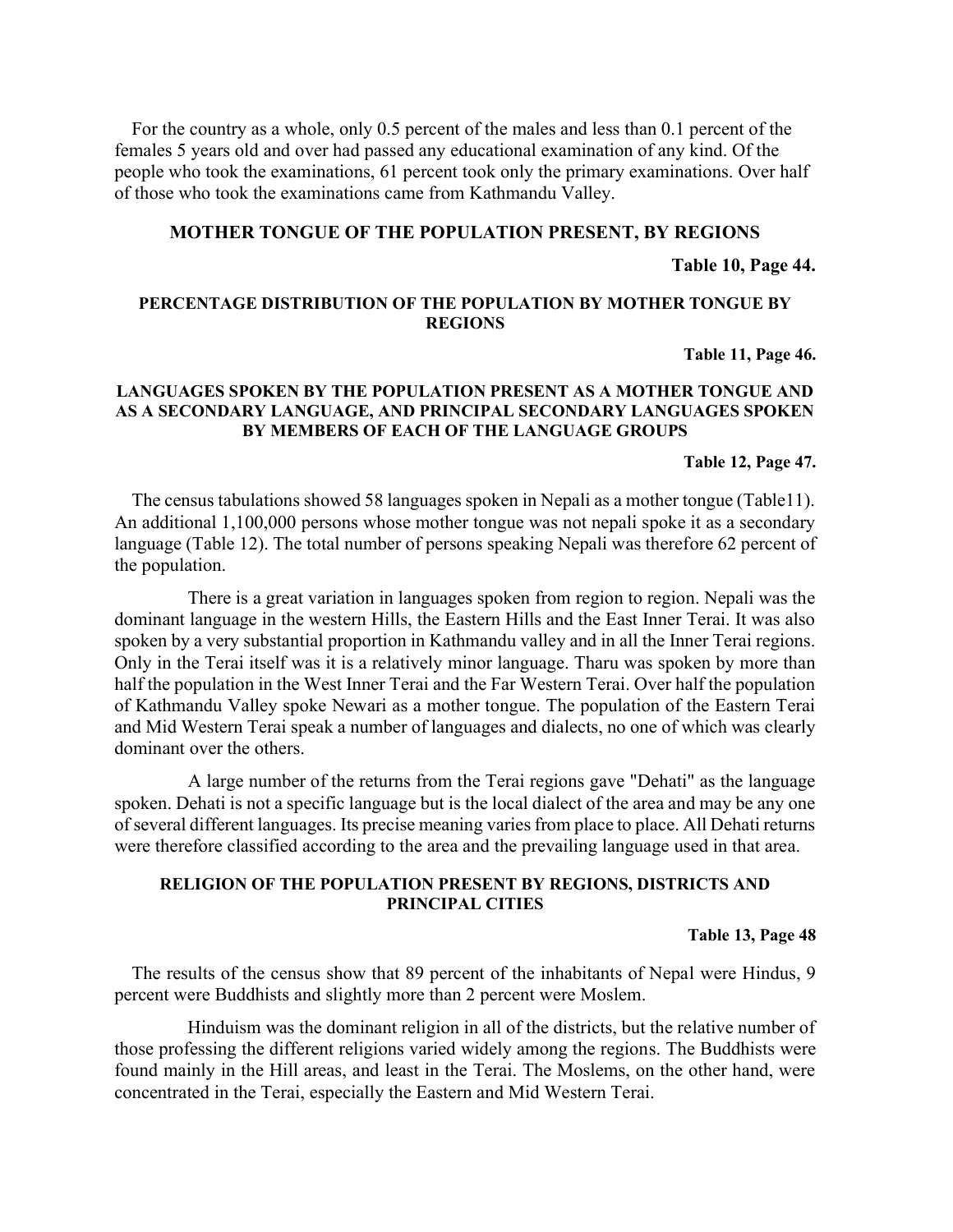# PRESENT PLACE OF RESIDENCE OF THE POPULATION ABSENT FROM HOME SIX MONTHS OR MORE, BY USUAL REGION OF RESIDENCE

#### Table 14, Page 50

## POPULATION ABSENT FROM HOME SIX MONTHS OR MORE, BY PRESENT REGION OR COUNTRY OF RESIDENCE, BY SEX AND AGE

#### Table 15, Page 51

The census enumerations of 1952 and 1954 included members of families who were away from home for six months or more. These were enumerated on a separate form and were tabulated separately. These two tables show the results of that tabulation. The data for these people were not included in the tables on the characteristics of the population present such as marital status, language, literacy, economic status, etc.

 There were 216,853 persons listed as being away from their usual home for six months or more. Of these, 91 percent were reported as being outside Nepal (Table 15). The remaining 9 percent were in some district other than their home district, which in most cases was Kathmandu Valley.

 Eighty seven percent of the absentees were males, and of these 84 percent were between 15 and 44 years of age. Of those living abroad, 79 percent were in India, 3 percent in Malaya and 1 percent in Burma. These data indicate that most of them were either working or in military service, either abroad or in Kathmandu.

 Two thirds of the absentees originated in the Western Hills, and this region together with with the Eastern Hills was the home of 94 percent of all the people temporarily absent. So many males left that they form a significant proportion of the population in their regions. The males absent from home in the Western Hills comprised 8 percent of the total number of males in that region. The smallest proportion of the absentees came from the terai, particularly the Mid and Far Western Terai.

 The data shown in Tables 14 and 15 refer only to persons absent from established families living in Nepal at the time of the enumeration . No information on whole families which had left Nepal was obtained.

### ECONOMIC STATUS AND CLASS OF WORKER OF THE POPULATION PRESENT, BY SEX AND AGE

#### Table 16,Page 59

Among males 15 years old and over, 95 percent were either working or had a job from which they were temporarily absent or were looking for work at the time of the census. These were the economically active. The corresponding figure for females was 60 percent. Persons economically inactive were those engaged in their own home housework, students, persons too young to work, the handicapped, the retired- whether self supporting or supported by others, those living in institutions,beggars and others not available for work. The concept of the economically active population used in these tables conforms to international practice,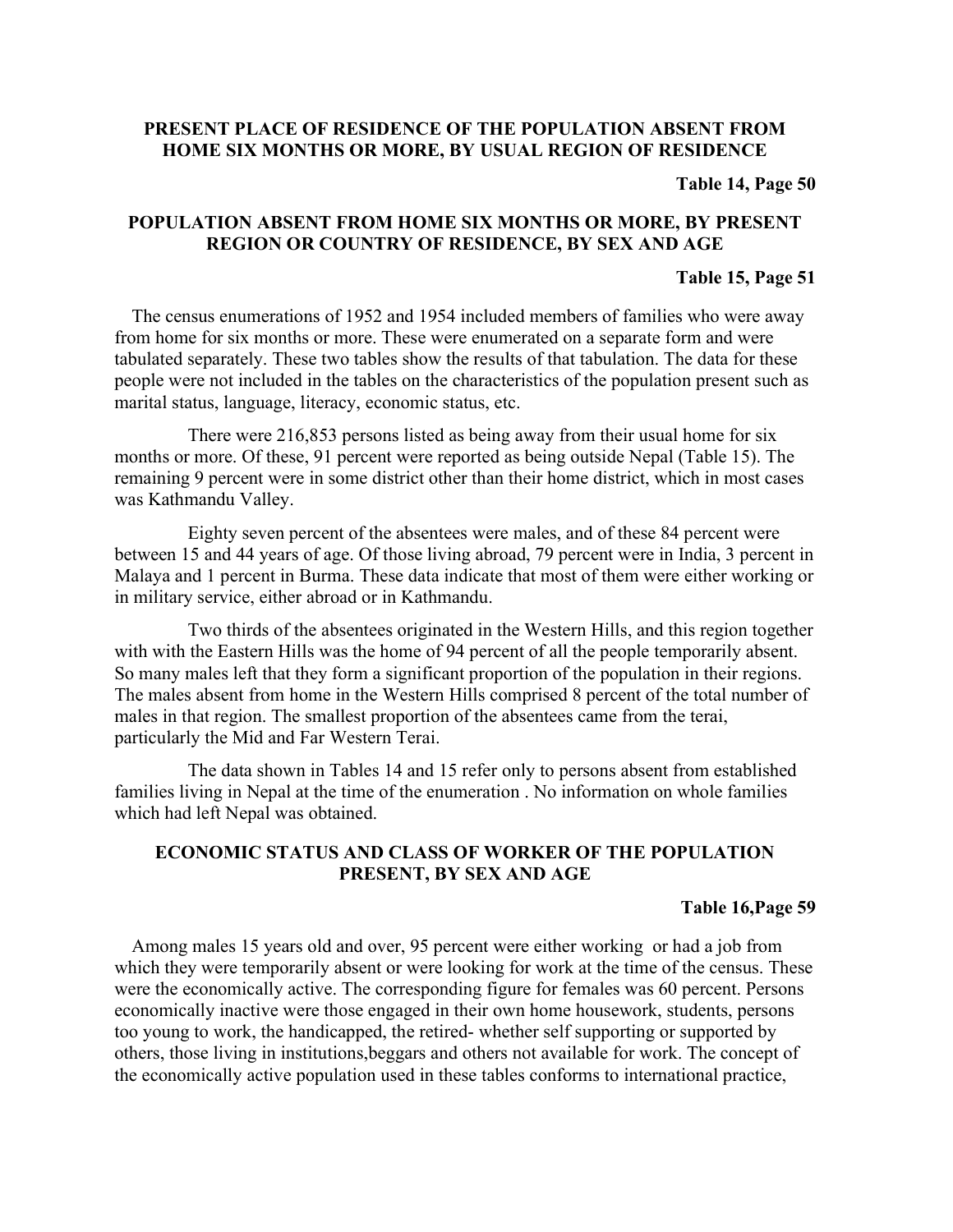and the data shown in this report are comparable to similar data collected by most of the larger countries of the world.

 The proportion of the population who are economically active varies between sexes and from age to age. Only 9 percent of the males under 15 were active, as against 99 percent of those 25 to 44 years of age. The most active age among women, economically, were those 15 to 24 years, among whom 73 percent were active.

|                | All ages | <b>Under</b><br>15 | $15 - 24$ | 25-44 | 45-59 | 60 and<br>Over |
|----------------|----------|--------------------|-----------|-------|-------|----------------|
| <b>Males</b>   | 100.0    | 100.0              | 100.0     | 100.0 | 100.0 | 100.0          |
| Active         | 60.7     | 9.1                | 96.1      | 99.1  | 98.1  | 61.4           |
| Inactive       | 39.3     | 90.9               | 3.9       | 0.9   | 1.9   | 38.6           |
|                |          |                    |           |       |       |                |
| <b>Females</b> | 100.0    | 100.0              | 100.0     | 100.0 | 100.0 | 100.0          |
| Active         | 40.5     | 7.3                | 72.8      | 61.4  | 52.9  | 22.6           |
| Inactive       | 59.5     | 92.7               | 27.2      | 38.6  | 47.1  | 77.4           |

There appears to be a significant difference between the Hills and the Terai in the proporation of persons active, particularly among women. Fifty –nine percent of all males present in the Hills were active, as against 64 percent of those in the Terai. Among females, 46 percent of those in the Hills were active, as against 27 percent of those in the Terai.

|                         | <b>Percent</b><br><b>Males</b> | <b>Active</b><br><b>Females</b> |
|-------------------------|--------------------------------|---------------------------------|
| <b>NEPAL</b>            | 60.7                           | 40.5                            |
| Hills                   | 59.3                           | 45.6                            |
| Eastern Hills           | 59                             | 47.4                            |
| <b>Western Hills</b>    | 59.4                           | 47.2                            |
| East Inner Terai        | 57.8                           | 37.4                            |
| Centere Inner Terai     | 60.3                           | 50.5                            |
| <b>West Inner Terai</b> | 57.6                           | 30.6                            |
| Kathmandu Valley        | 59.8                           | 29.7                            |
| Terai                   | 64.2                           | 27.4                            |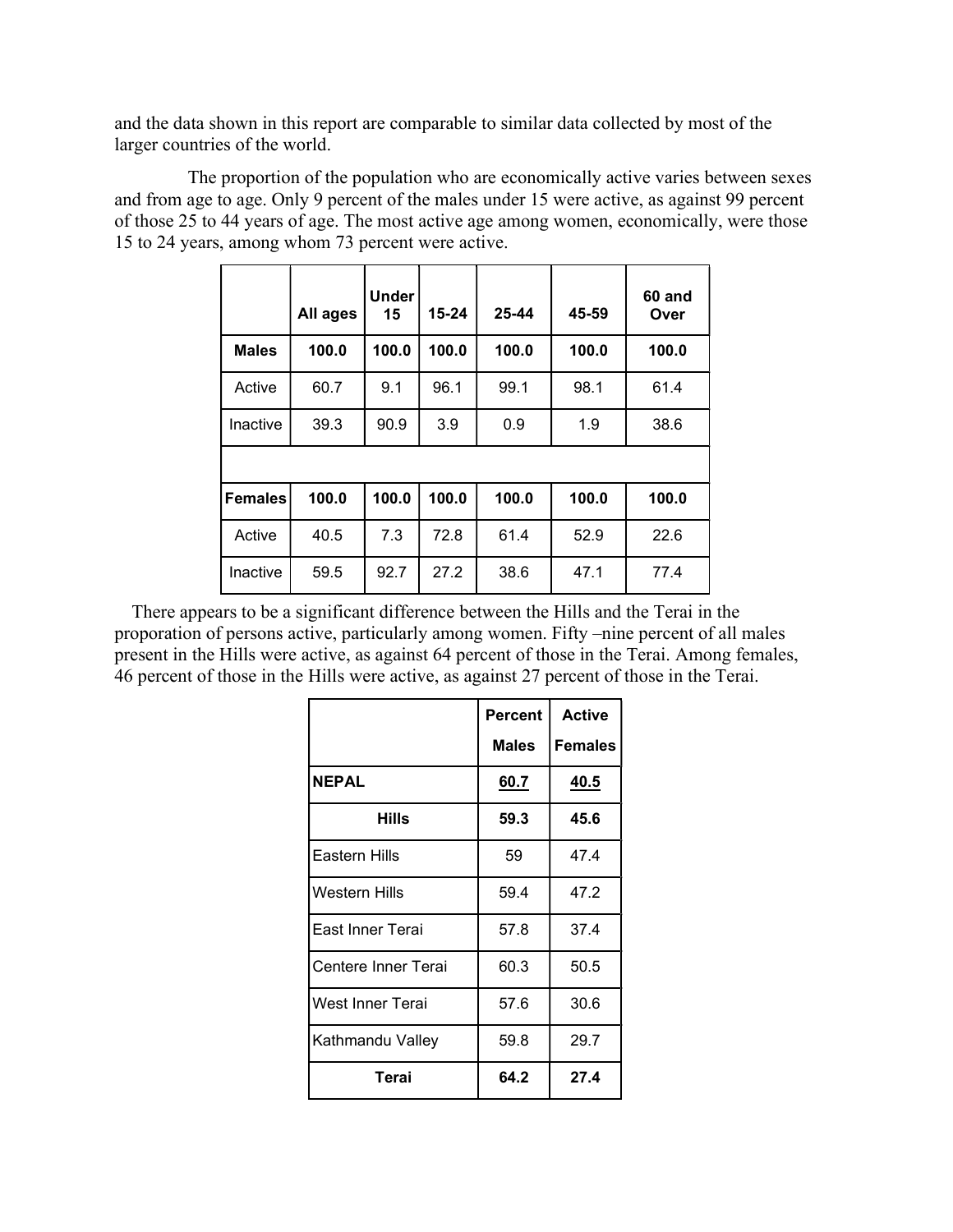| l Eastern Terai    | 63.8 | 24.6 |
|--------------------|------|------|
| IMid Western Terai | 67.8 | 35.6 |
| IFar Western Terai | 62.4 | 37.8 |

There was little variation in the percentage of active males, but among females the percentage in the Hills ranged from a low of 30 percent in the Kathmandu Valley to 51 percent in the center Inner Terai, and in the Terai from 25 percent in the Eastern Terai to 38 percent in the Far Western Terai.

 Part of the differences among regions in the proportions of persons active were due to differences in the degree to which persons at different ages remain active, particularly women, and part to differences in the sex and age distributions of the population in the various regions. Thus a region with a proportionately greater number of women and children would have a lower percentage of persons economically active than one in which the reverse was true.

 By far the greatest proportion of active workers were either self- employed or worked in a family enterprise as unpaid workers. In the country as a whole, 78 percent of the active male workers were either self –employed or unpaid family workers, 21 percent were employees of others and 1 percent of the male workers indicated that they labour. Only 0.1 percent of the male workers indicted that they were unemployed. This low figure does not reveal the total extent of underemployment, however, as the prevailing family enterprise system gives employment to all members of the family regardless of whether or not they are actually needed.

|                     | All ages | <b>Under</b><br>15 | $15 - 24$ | 25-44 | 45-59 | 60 and<br>Over |
|---------------------|----------|--------------------|-----------|-------|-------|----------------|
|                     |          |                    |           |       |       |                |
| <b>Males</b>        | 100.0    | 100.0              | 100.0     | 100.0 | 100.0 | 100.0          |
| Employer            | 1.1      | 0.6                | 0.8       | 1.1   | 1.4   | $\overline{2}$ |
| Employee            | 20.6     | 16.9               | 18.8      | 23.5  | 19    | 15.6           |
| Own account and un  |          |                    |           |       |       |                |
| paid family workers | 78       | 82.4               | 80.2      | 75.1  | 79.4  | 82.1           |
| Unemployed          | 0.1      |                    | 0.1       |       |       |                |
| Status unknown      | 0.2      | 0.2                | 0.2       | 0.2   | 0.1   | 0.2            |
| <b>Females</b>      | 100.0    | 100.0              | 100.0     | 100.0 | 100.0 | 100.0          |
| Employer            | 0.7      | 0.4                | 0.4       | 0.7   | 1     | 2.1            |
| Employee            | 14.7     | 11.8               | 12.9      | 16    | 16.3  | 16.6           |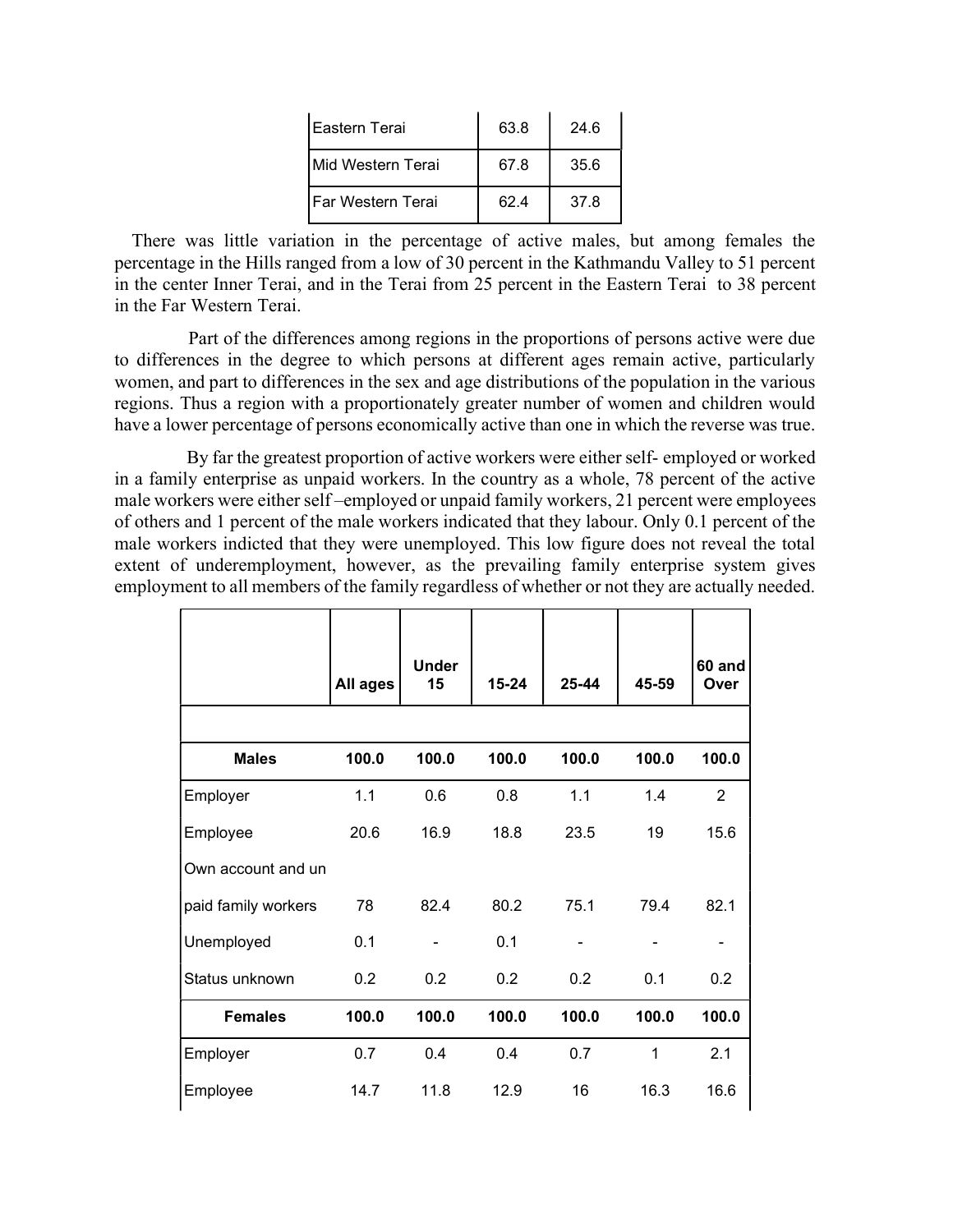| Own account and unpaid family workers |      |      |      |      |      |     |  |
|---------------------------------------|------|------|------|------|------|-----|--|
| Unemployed                            | 84.3 | 87.6 | 86.5 | 83.1 | 82.6 | 80  |  |
| IStatus unknown                       | 0.3  | 0 2  | 0 2  | 0 2  | 0 2  | 0.3 |  |

The proportion of the various class of worker groups varied with age. Among males, for example, the proportion of employers increased gradually from 0.6 percent among those under 15 years to 2 percent for those 60 years of age and over. The proportion of own account and unpaid family workers declined from 82 percent among those under 15 to a lwo of 75 percent among those 25 to 44 years, and rose again to 82 percent among those 60 years old and over. Among females the tendency was for the proportion of employers and employees to rise from the youngest to the oldest age groups, with a corresponding decrease in the proportion of selfemployed and unpaid family workers. This is probably due to the fact that women tend to outlive men, and to the high proportion of widows among the older women; on the death of the head of the household, and the dissolution of families, the widow either takes over the family business or is forced to work for someone else.

 Children, the aged and the handicapped comprise the largest part of the economically inactive population, except among the group aged 15 to 59 years among whom home housework occupied most of the females, and most of the younger males were students.

|                      | <b>Males</b>     |                                           | <b>Females</b>   |                                           |
|----------------------|------------------|-------------------------------------------|------------------|-------------------------------------------|
|                      | <b>Employees</b> | Own account &<br>unpaid family<br>workers | <b>Employess</b> | Own account &<br>unpaid family<br>workers |
| <b>Eastern Hills</b> | 10.6             | 88.4                                      | 8.3              | 90.9                                      |
| <b>Western Hills</b> | 6.2              | 93.4                                      | 5.3              | 94.3                                      |
| East Inner Terai     | 12.3             | 86.3                                      | 11.3             | 87.5                                      |
| Centere Inner Terai  | 10.9             | 88.8                                      | 8.2              | 91.6                                      |
| West Inner Terai     | 56.9             | 40.3                                      | 55.6             | 41.2                                      |
| Kathmandu Valley     | 41.5             | 56                                        | 38.3             | 58.2                                      |
| Eastern Terai        | 43.2             | 54.8                                      | 41.4             | 55.8                                      |
| Mid Western Terai    | 37.4             | 60.5                                      | 40.9             | 57.2                                      |
| Far Western Terai    | 42.7             | 56.5                                      | 37.2             | 61.8                                      |

 The percentage of employees and of own account-unpaid family workers varied quite widely among the regions.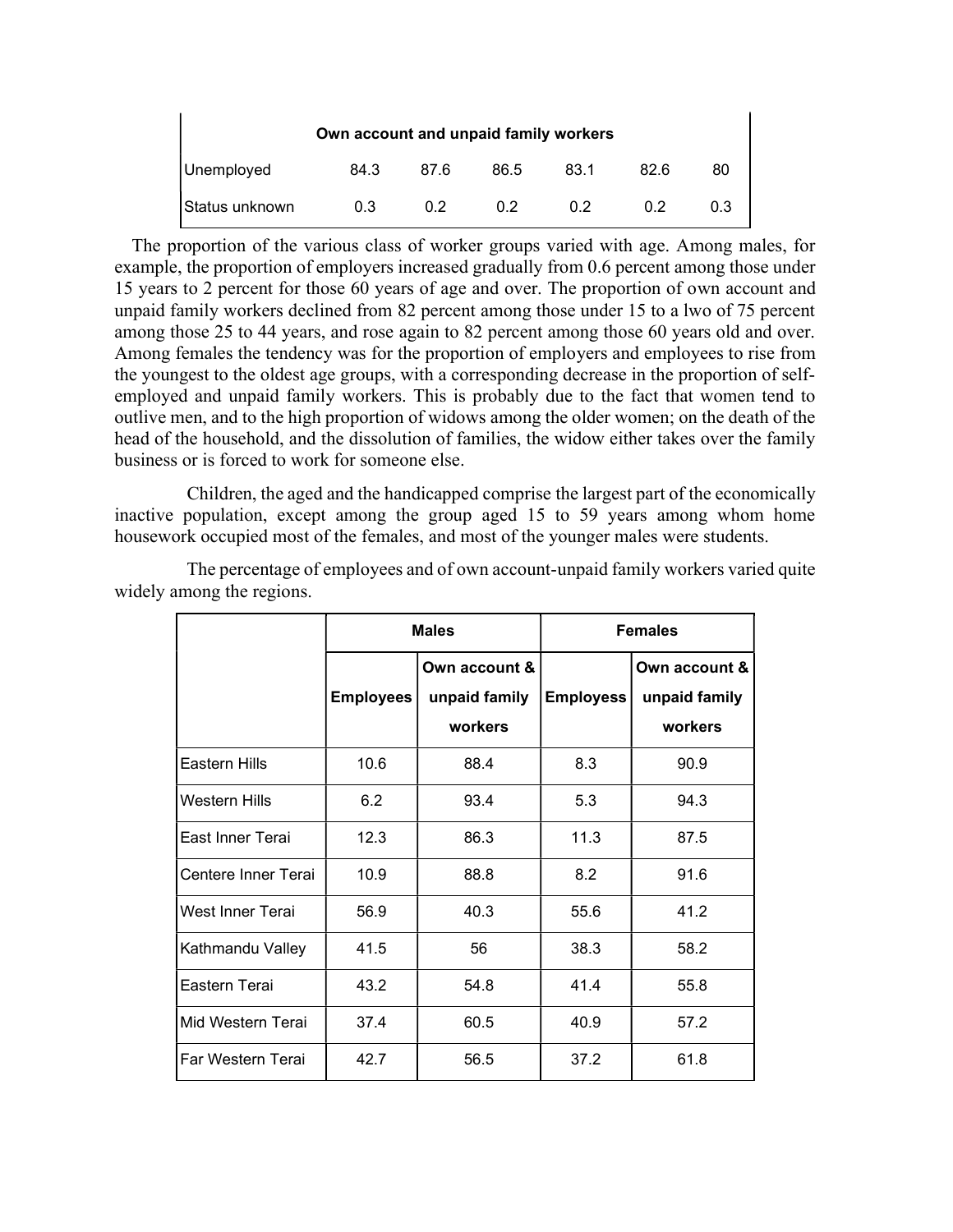The western Hills leads all of the regions in the percentage of own account and unpaid family workers, 93 percent of the male workers and 94 percent of the female workers being in that category. In the Eastern Hills, East Inner Terai and Centre Inner Terai the percentages were almost as high.

 On the other hand, the West Inner Terai had the lowest percentage of won account and unpaid family workers, 40 percent males and 41 percent females, and it was the only region in which the employees exceeded the number of workers in other classes of work. There was substantially greater percentage of employees in the West Inner Terai, Kathmandu Valley and all of the Terai regions than in the Hills and the East and Centre Inner Terai regions. This would indicate substantial differences in the extent to which the family enterprise system prevails.

#### INDUSTRY CLASSIFICATION OF THE ECONOMICALLY ACTIVE POPULATION BY SEX AND AGE

#### Table 17, Page 69

This table could have been placed among the first of the tables in this report rather than last, for it provides the key to most of the social and economic characteristics of the population shown in were engaged in agriculture, against 2 percent in manufacturing and somewhat over 2 percent in the service industries including personal, commercial, military and government service.

 These figures probably do not reflect the total activity in industries other than agriculture. Although it is the principal industrial activity everywhere, many agriculturalists also engage in other activities between seasons, such as portering, construction and household industry.

 There was relatively little difference between the sexes in the proportion of workers engaged in the various industries. is a whole there was a greater percentage of females in agriculture than males, 96 percent as against 92 percent, and the percentage of females in other industries was less than the percentage for males.

 Over 90 percent of the working population were engaged in agriculture in each of the regions except Kathmandu Valley, where the proportion was 65 percent. The relatively large urban population in the Valley resulted in an industrial distribution government workers are concentrated in Kathmandu city so that the proportion of workers in the services was 15 percent. The number of workers in these industries was 9 percent in commerce and 5 percent in manufacturing.

# POPULATION GROWTH, 1954 to 1964

Planning for social and economic development requires that estimates be made of the size of the population affected. Such estimates for the years 1954 to 1964 are given below. To make them it was necessary to bring the population of the areas enumerated in 1952 up to the level of those enumerated in 1954 and to estimato the number of children under 5 years of age who were not reported in the census.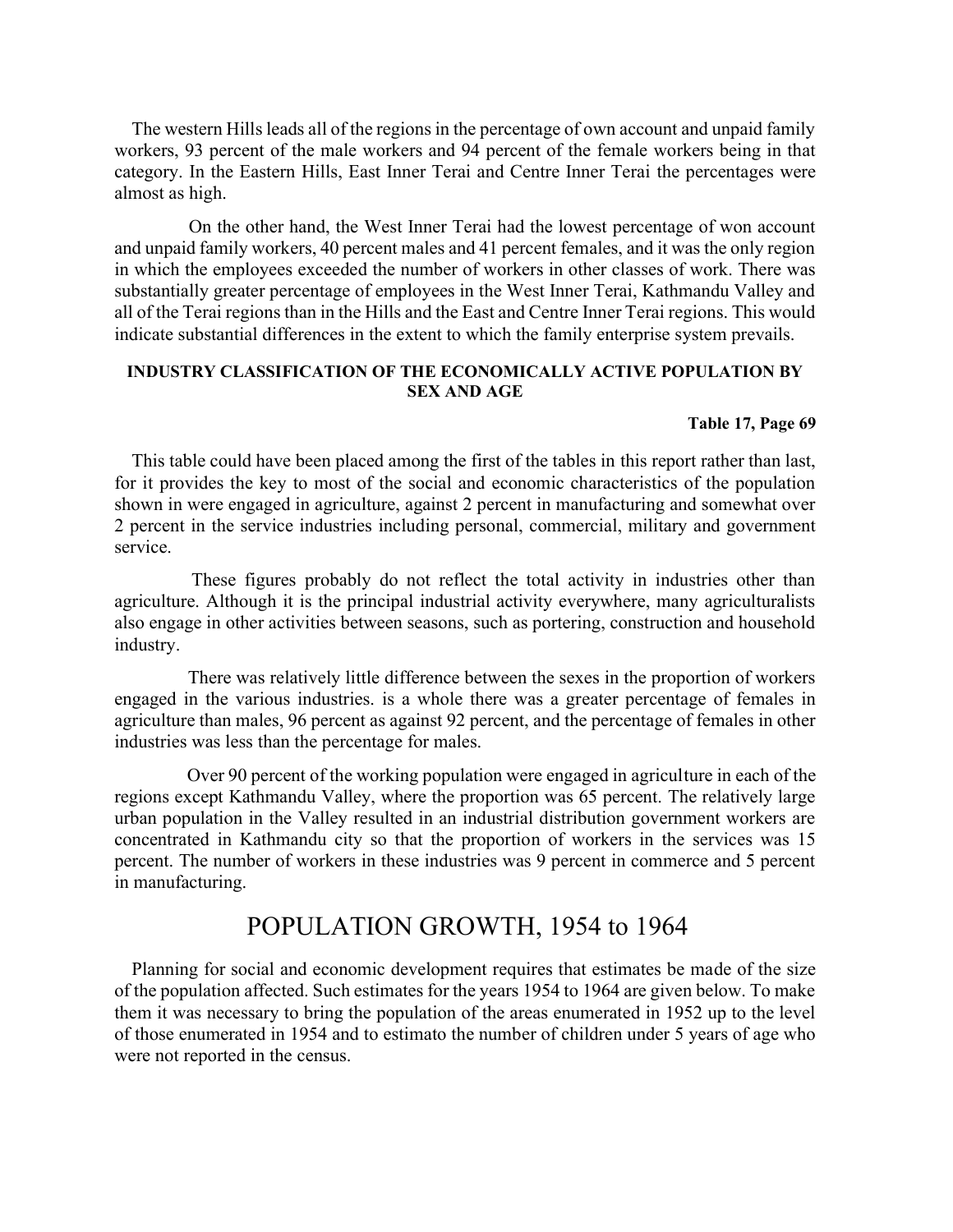The under- enumeration of children was estimated by graghing the distribution of each of the sexes according to age. The graph of the age distribution showed heaping, particularly among women at ages 5-9, 20-24, 25-29, 30-34, 40-44, 50-54, and 60-64. The number of children reported as being under 5 years of age appeared low as compared with those in other age groups. From the peak at age 5-9, it also seemed as though many children 3 and 4 years old were reported as being 5. A freehand curve was drawn through the age frequencies reported for the age groups 10 and over in such a way as to eliminate the deviations from the probable distribution of ages. The total population represented by this line does not differ from that enumerated in the census; the number shown for each age, however, were redstributed, on the assumption that in the absence of a war or the heavy migration of certain age groups, the number of persons at any given age does not differ greatly from the number a year older or a year younger.

superimposed upon these curves were drawn the age distribution curves of the " stationary population" from the life tables for the Central Zone of India for 1951, comprising the states of Madhya Pradesh, Madhya Bharat, Hyderabad, Bhopal and Vindhya Pradesh. This Zone was chosen because the slopes of the age distribution curves were most nearly like those for Nepal. The life expectancy of males at birth om tjos zpme was 25.6 years and that of females was 25.7 years. The "stationary Population" of the life tables is the distribution which results if exactly 100,000 children were born every year in a given area, there was no migration, and the mortality rates were to remain unchanged until the death of the oldest survivor of the original group.

The slopes of the Nepal population curves for each sex for ages 0 to 4 were made to match those for the " stationary population" curvos of the central Zone and the curves for those aged 5-9 were smoothed into the curves for those aged 10 years and over.

 The effect of this proceedure is to assign the same mortality rates to those aged 0-4 in Nepal as exists in the central Zone of India. There is good reason to believe, however that the mortality rates in Nepal are higher than those of the Central Zone and that the estimate of the number of children 0-4 in the following table is low. The slopes of the curves of the population 10 years and over for Nepal are steeper than those of the central zone indicating higher mortality rates for the adult population of Nepal. We are also comparing a constantly increasing population in Nepal with a theoritically stationary one. Each year there is greater number of infants born in Nepal than in the proceeding year and this fact should cause an even greater slope to the curve than was actually drawn.

|              | <b>Male</b> |                                                           |      | <b>Female</b> |
|--------------|-------------|-----------------------------------------------------------|------|---------------|
|              |             | Number   Percentage   Number   Percentage<br>distribution |      | distribution  |
| <b>Total</b> | 4182        | 100.0                                                     | 4263 | 100.0         |
|              |             |                                                           |      |               |

Estimated distribution of the population by sex and age groups, 1954 (in thousands)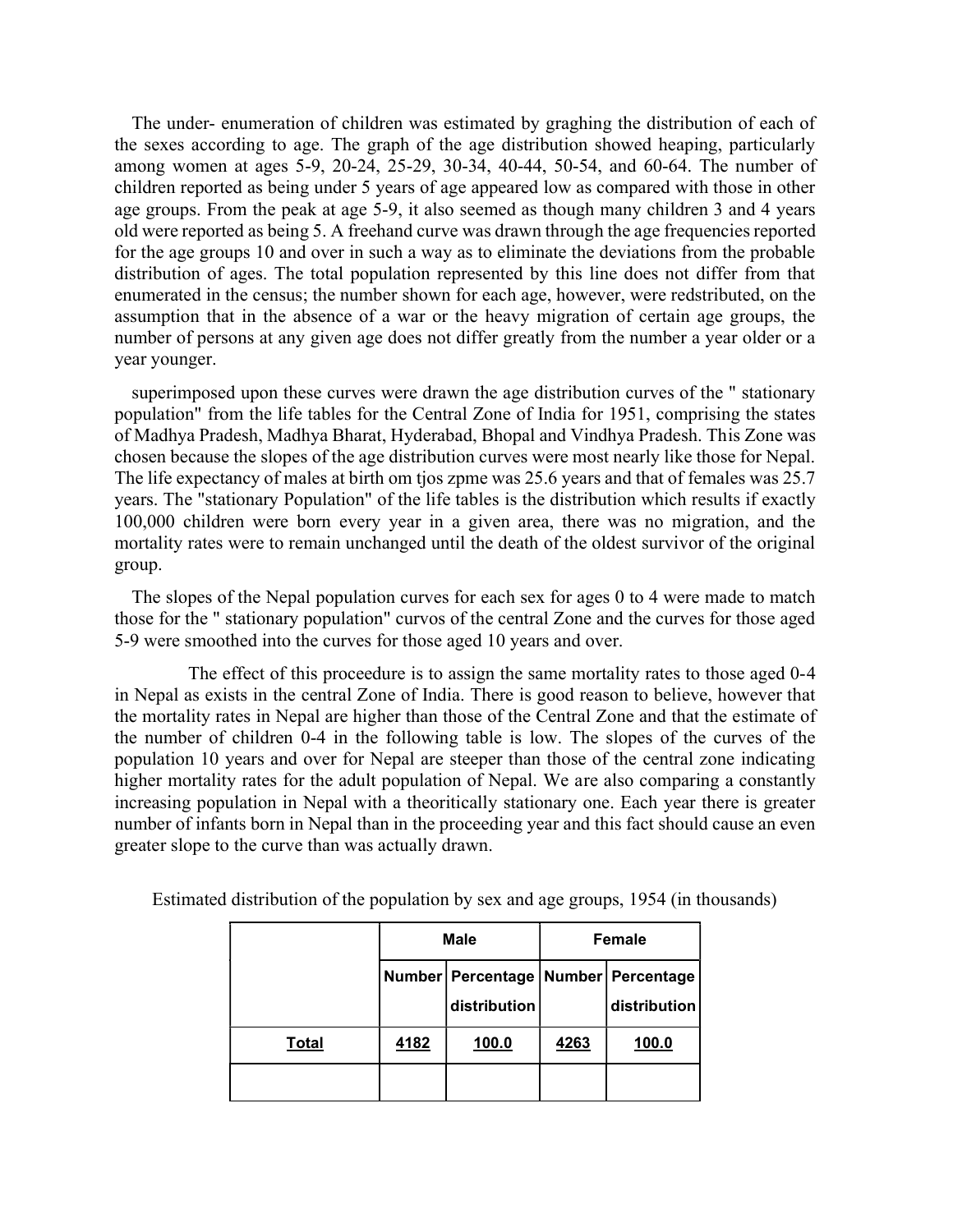| $0 - 4$ | 688            | 16.5 | 657         | 15.4 |
|---------|----------------|------|-------------|------|
| 9-May   | 531            | 12.7 | 507         | 11.9 |
| 14-Oct  | 470            | 11.2 | 461         | 10.8 |
| 15-19   | 421            | 10.1 | 422         | 9.9  |
| 20-24   | 373            | 8.9  | 384         | 9    |
| 25-29   | 329            | 7.9  | 349         | 8.2  |
| 30-34   | 289            | 6.9  | 307         | 7.2  |
| 35-39   | 250            | 6    | 269         | 6.3  |
| 40-44   | 212            | 5.1  | 226         | 5.3  |
| 45-49   | 177            | 4.2  | 188         | 4.4  |
| 50-54   | 142            | 3.4  | 153         | 3.6  |
| 55-59   | 109            | 2.6  | 119         | 2.8  |
| 60-64   | 81             | 1.9  | 90          | 2.1  |
| 65-69   | 55             | 1.3  | 64          | 1.5  |
| 70-74   | 32             | 0.8  | 38          | 0.9  |
| 75-79   | 15             | 0.4  | 17          | 0.4  |
| 80-84   | 5              | 0.1  | 8           | 0.2  |
| 85-89   | $\overline{c}$ |      | 3           | 0.1  |
| 90-94   | $\mathbf{1}$   |      | $\mathbf 1$ |      |
| 95-99   |                |      |             |      |

The population present for 1952/54, corrected for the under enumeration of children, was increased by 1.0326 persent, representing the effect of the estimated growth of the three eastern regions between 1952 and 1954 on the total population. The estimated population as of 1954 was 8,445,000 including 103,000 children under 5 who were not originally reported.

The future size of any population is difficult to predict because of the problem of guessing at the strength and direction of migration. In the case of Nepal it is even more difficult because of the lack of reliable data regarding past growth. regardless of this, the population in the future will proably follwo the pattern of growth of all other countries which have initiated programmes for the improvement of social and economic conditions. The difficulty lies in predicting how fast these programmes will be put into operation and their scope.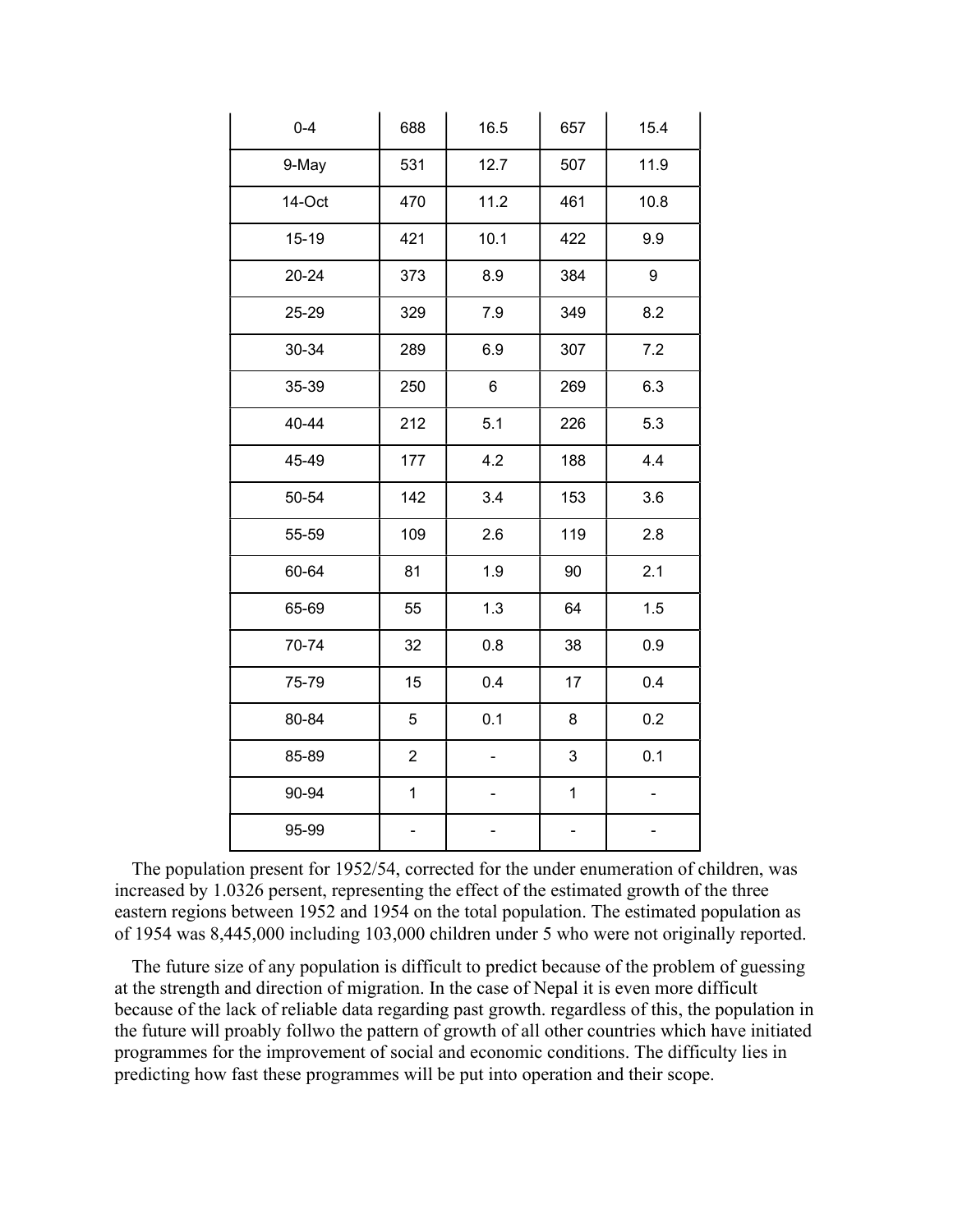From the age distribution and the rural character of the country, one can assume a very high birth rate. Judging by the rates found in similar countries, it is probably between 45 and 50 per thousand population . The age distribution curves also indicate that there is also a very high death rate, probably over 30 per thousand inhabitants. The Indian census data also indicates that there is substantial migration from Nepal to that country. Despite the high birth rate, however, the annual rate of increase is probably not very great, somewhere between 1 and 2 percent per year because of the high death rate and emigration.

It has been the experience of all countries that one of the first effects of social improvements is to lower death rates. There are already in operation public health programmes, such as that to reduce the incidence of malaria in the Terai, which will reduce the mortality rates. The improvement and extension of medical care and of child care will also have the same effect. The rate of population increase toward the end of the 1954-1964 period will probably be greater than it was in the beginning.

|      | low        |                            | <b>Medim</b> |                            | High       |                         |
|------|------------|----------------------------|--------------|----------------------------|------------|-------------------------|
|      | Population | Rate of<br>increase $(\%)$ | Population   | Rate of increase<br>$(\%)$ | Population | Rate of<br>increase (%) |
| 1954 | 8445       |                            | 8445         |                            | 8445       |                         |
| 1955 | 8546       | 1.2                        | 8555         | 1.2                        | 8563       | 1.2                     |
| 1956 | 8649       | 1.2                        | 8666         | 1.3                        | 8683       | 1.4                     |
| 1957 | 8753       | 1.2                        | 8787         | 1.4                        | 8813       | 1.5                     |
| 1958 | 8866       | 1.3                        | 8910         | 1.4                        | 8946       | 1.5                     |
| 1959 | 8982       | 1.3                        | 9044         | 1.5                        | 9089       | 1.6                     |
| 1960 | 9107       | 1.4                        | 9180         | 1.5                        | 9243       | 1.7                     |
| 1961 | 9235       | 1.4                        | 9327         | 1.6                        | 9410       | 1.8                     |
| 1962 | 9374       | 1.5                        | 9485         | 1.7                        | 9588       | 1.9                     |
| 1963 | 9515       | 1.5                        | 9656         | 1.8                        | 9780       | $\overline{2}$          |
| 1964 | 9666       | 1.6                        | 9839         | 1.9                        | 9986       | 2.1                     |

Theree sets of population estimates have been prepared, based on different rates of population increase.

The difference in population between the lowest and highest estimates at the end of the 10 year period was 320,000 or 3 percent. For most practical purposes it would make little difference which set of estimates is used inasmuch as the range in values between the lowest and highest is relatively small.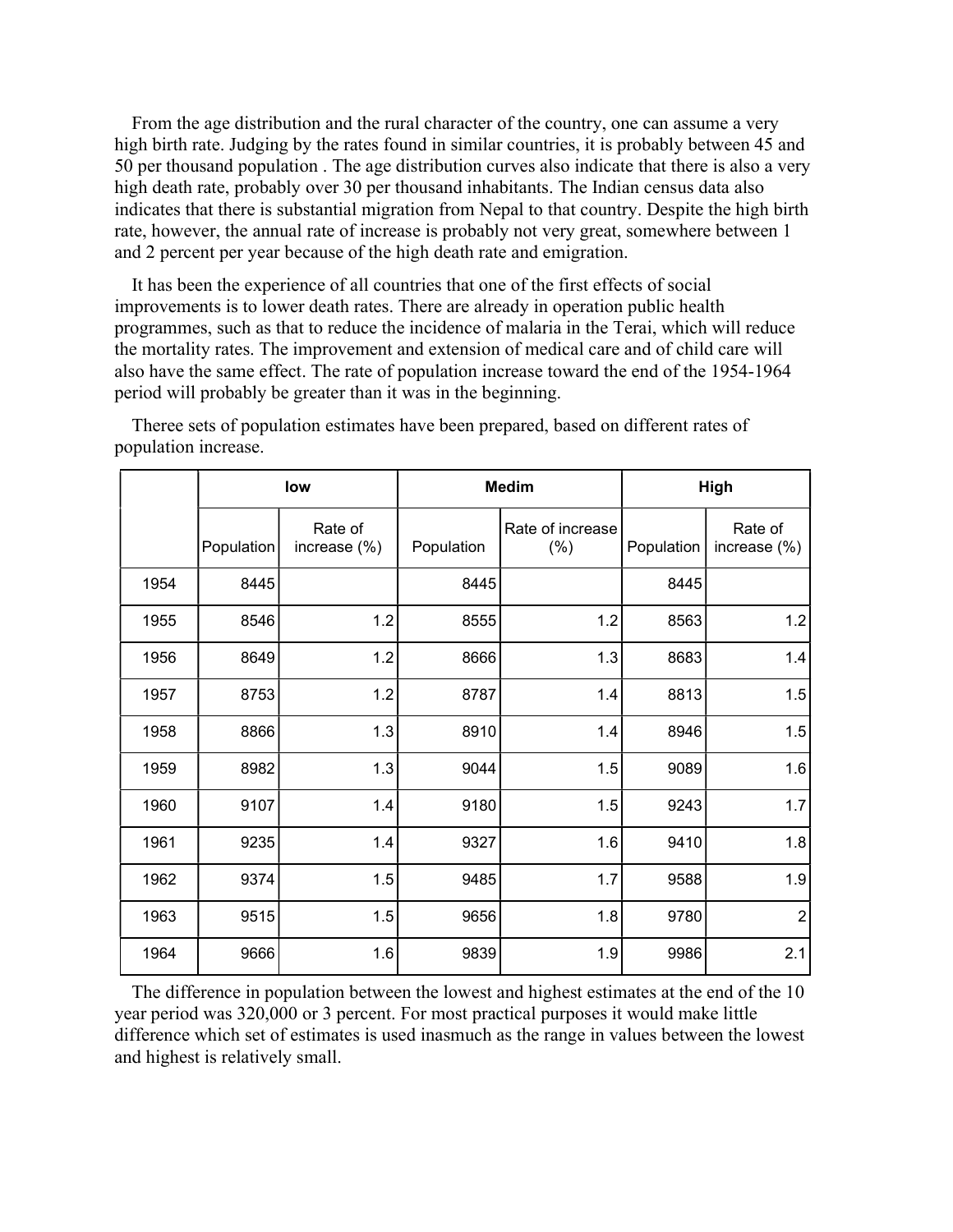

# NEPAL

| <b>Eastern Hills</b>     | <b>Kathmandu Valley</b>  | <b>Western Hills</b> |
|--------------------------|--------------------------|----------------------|
| Sindhu Palchok           | Kathmandu, urban         | Nuwakot              |
| Kabhre Palanchok         | Kathmandu, Rural         | Dhading              |
| Dolakha                  | Lalitpur, Urban          | Gorakha              |
| Chisankhu, East No.2     | Lalitpur, rural          | Tanahu               |
| Chisankhu, East No.3     | Bhaktapur, Urban         | Lamjung              |
| Majh Kirat               | Bhaktapur, rural         | Kaski                |
| Bhojpur                  |                          | Syangja              |
| Tehrthum                 |                          | Palpa                |
| Chhathum                 | <b>East Inner Terai</b>  | Gulmi                |
| Ilam                     | Udaipur                  | Baglung              |
|                          | Sindhuli                 | Piuthan              |
|                          |                          | Sallyan              |
| <b>Far Western Terai</b> |                          | Dailekh              |
| Banke                    | <b>Mid Western Terai</b> | Jumla                |

# Regions and census Districts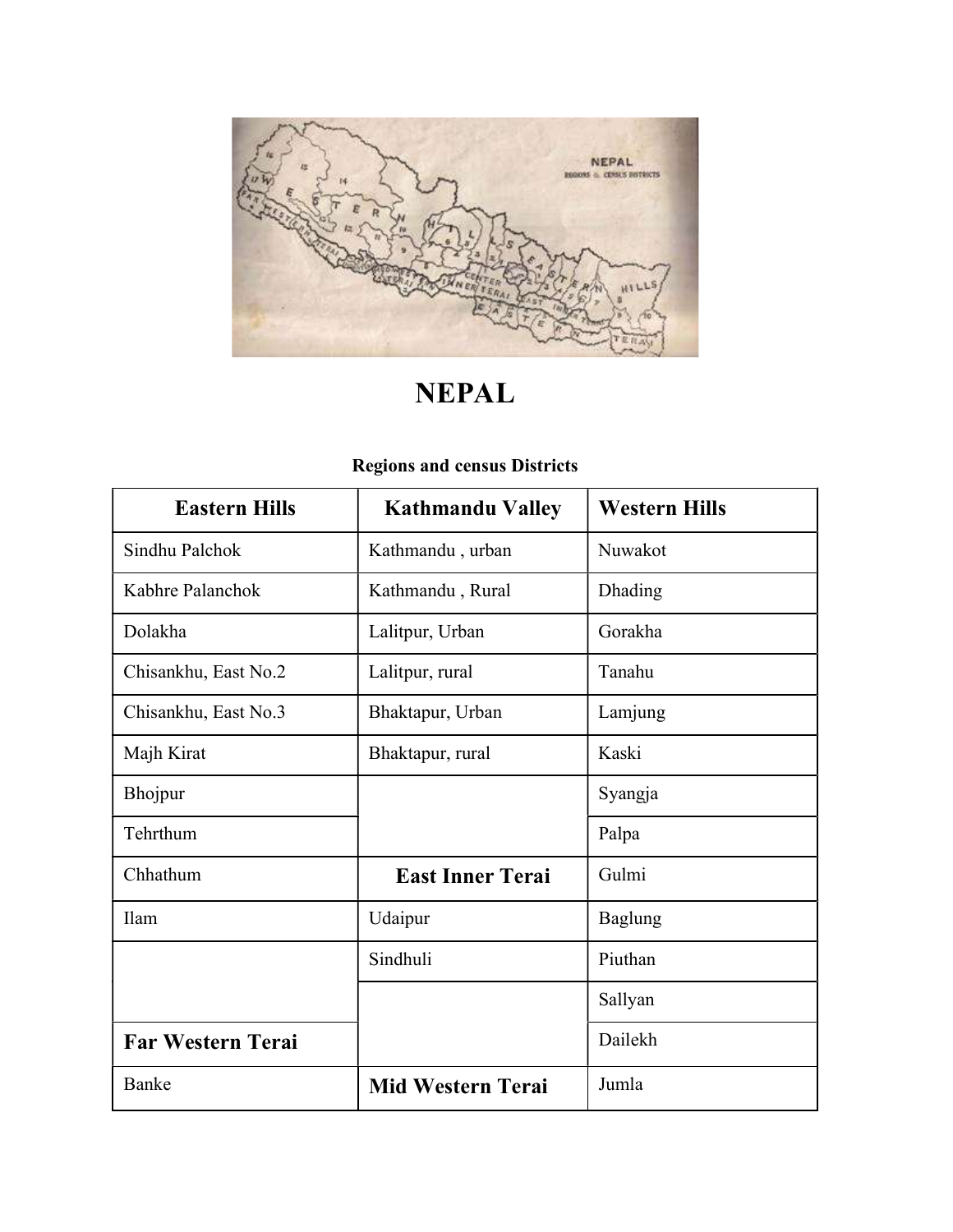| Bardia                  | <b>Butawal</b> | Doti                      |  |
|-------------------------|----------------|---------------------------|--|
| Kanchanpur              | Palhi          | Baitadi                   |  |
| Kailali                 | Majkhanda      | Dandeldhura               |  |
|                         | Khajahani      |                           |  |
|                         | Siuraj         |                           |  |
|                         |                |                           |  |
| <b>West Inner Terai</b> |                | <b>Centre Inner Terai</b> |  |
| Deokhuri                |                | Chispani Garhi            |  |
| Dang                    |                | Chitawan                  |  |

# NOTES TO THE USER OF THESE TABLES

The population count of the country was not all made at the same time. Part of the country was enumerated in 1952 and part in 1954. The Eastern Hills, East Inner Terai and the Eastern Terai with the exception of the district of Mahotari were enumerated as of May 28, 1952 A.D. and Kathmandu Valley, the Western Hills, Center Inner Terai West Inner Terai, Mid western Terai , Far western Terai and the district of Mahotari in the Eastern Terai were enumerated as of may 28, 1954 A.D. The data in the tables for the eastern portion of the country are not, therefore, wholly comparable with those of the west because of population changes during the two year interval. No adjustment between regions was made in the tables because of the lack of adequate bases for estimates of the change in the regions and districts.

 Most of the tables show national totals in order to facilitate analysis, but these totals are the result of a summation of data for regions which are not comparable in point of time.

 Several different national totals have been shown. Tables 2, 3,4,5 and 14 show the total population as 8,437,478 which includes members of families who have been absent from home for six months or 216,853, persons absent from home, most of whom were abroad, but does include 21,546 persons, inadvertently omitted from the tabulations of personal and economic characteristics. For that reason table 1 shows a total population of 8,256,625 persons whereas table 6,7,8,9,10,12,13,16 and 17 show only 8,235,079,persons. Table 14 on page 50 shows the number of persons in each region omitted from the tabulations.

The census districts shown in this report conform, for the most part, with the revenue districts of the country but deviate in a few instances. The census districts were designed, however, so that they can be combined so as to form revenue districts in those cases where they do not already conform to such a district.

 The Nepali edition of this report will contain a comparative list of the census, revenue and administrative divisions.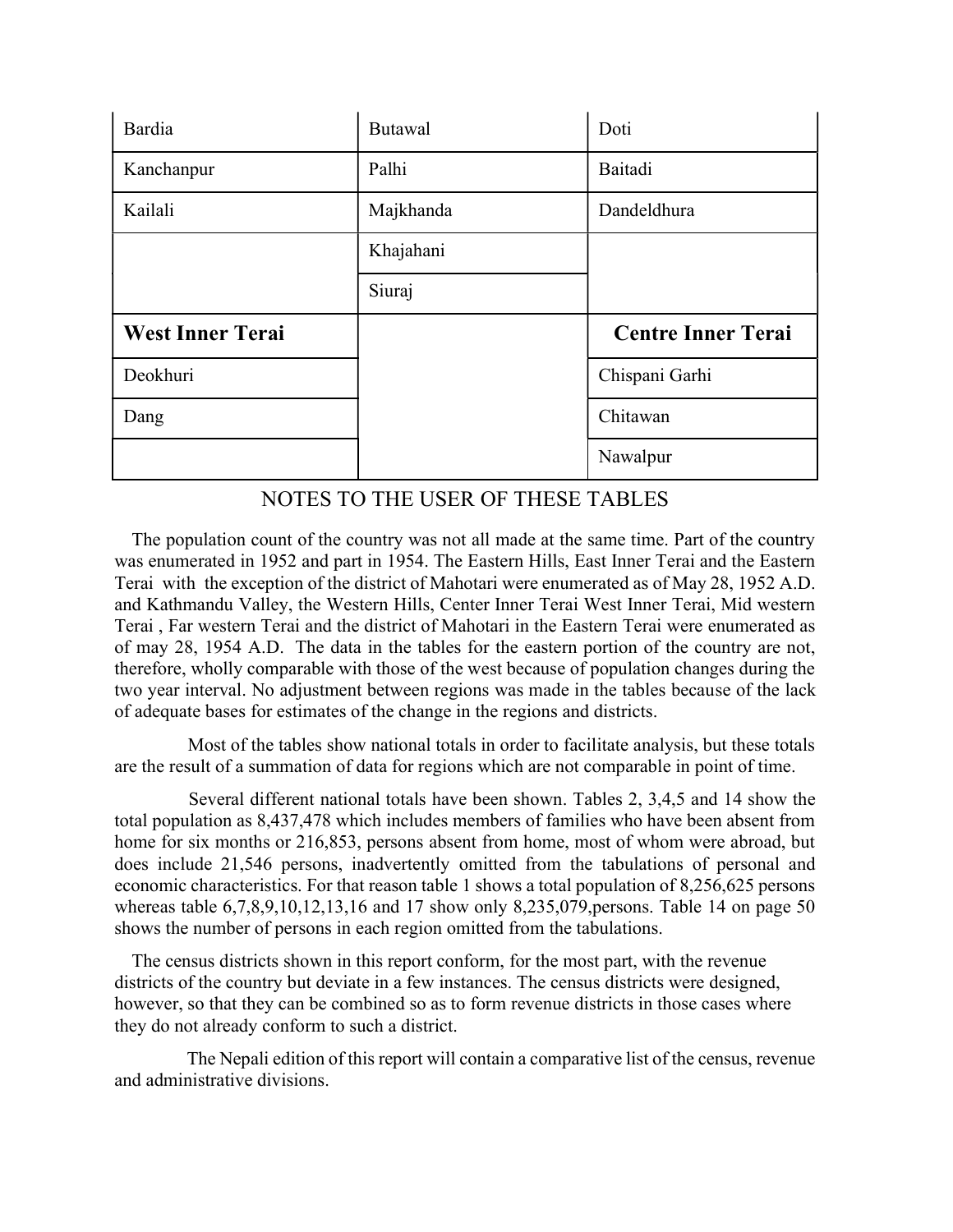# APPENDIX

# Questionnaires, Census of Population, 1952/54

# General Questionnaire

|          | Serial Number                                                                                                            |                                                   | Thum or praganna                                                                  |
|----------|--------------------------------------------------------------------------------------------------------------------------|---------------------------------------------------|-----------------------------------------------------------------------------------|
|          | Village                                                                                                                  | Family number                                     |                                                                                   |
| 1.       | a) Name                                                                                                                  |                                                   | b) Relationship to the head of the family                                         |
| 2.       | a) Caste*                                                                                                                | b) Religion                                       |                                                                                   |
| 3.       | <b>Sex</b>                                                                                                               |                                                   |                                                                                   |
| 4.       | Age in completed Years                                                                                                   |                                                   |                                                                                   |
| 5.<br>6. | State whether: never married --- Married --- Widowed --- Divorced<br>Are you able to read (a book)? To Write (a letter)? |                                                   |                                                                                   |
| 7.       | Have you passed any examinations?<br>What is your mother tongue? What other languages do You Speak?                      |                                                   |                                                                                   |
| 8.       | Do you support yourself by your own earnings?                                                                            |                                                   |                                                                                   |
|          | If so: a) what is your occupation? What kind of work?                                                                    |                                                   |                                                                                   |
|          | b) Are you an employer--employee- own account worker?                                                                    |                                                   |                                                                                   |
| 9.       | of work of the person on whom your are dependent.                                                                        |                                                   | If you do not support yourself by your own earnings, give the occupation and kind |
| 10.      | a) Are you now employed? b) If not, give reason*                                                                         |                                                   |                                                                                   |
|          |                                                                                                                          | <b>Questionnaire for Persons Absent from Home</b> |                                                                                   |
|          |                                                                                                                          | <b>Six Months or More</b>                         |                                                                                   |
|          | Serial Number                                                                                                            | District_                                         | Thum or praganna                                                                  |
| Village  |                                                                                                                          | Family number                                     |                                                                                   |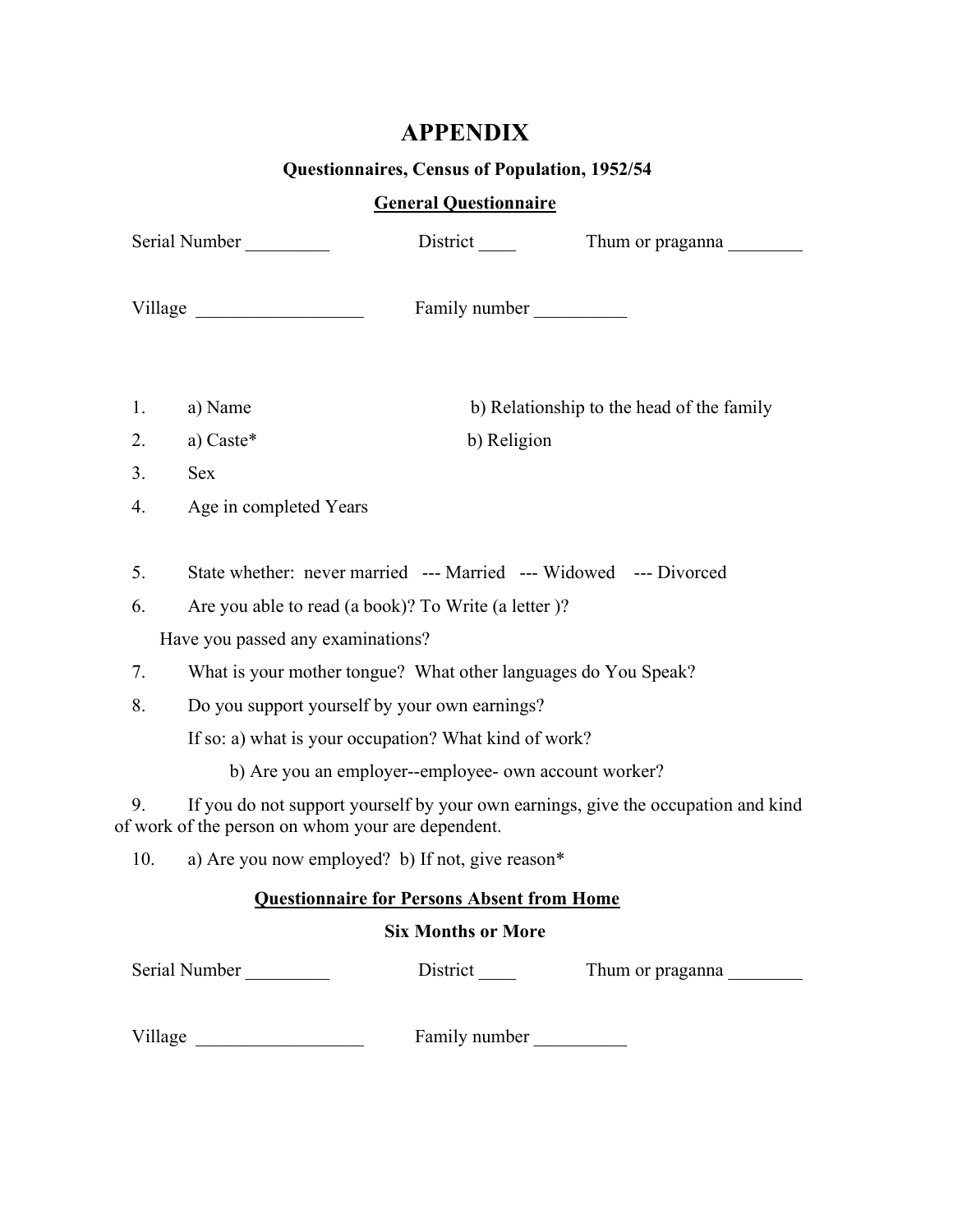- 1. a) Name b) Relationship to the head of the family
- 2. a) Caste<sup>\*</sup> b) Religion
- 3. Sex
- 4. Age in completed Years
- 5. Name of the place or country in which the person is now living.

\* The answers to this question were not tabulated.

| Page           | <b>Column</b>  | <b>Stubitem</b>        | <b>Reads</b> | Should read |
|----------------|----------------|------------------------|--------------|-------------|
|                |                |                        |              |             |
| $\mathbf{1}$   | 3              | Nepal                  | 1524428      | 1524511     |
| $\mathbf{1}$   | 3              | <b>Eastern Hills</b>   | 305789       | 305792      |
| $\mathbf{1}$   | 5              | Nepal                  | 28770        | 28780       |
| $\mathbf{1}$   | $\overline{2}$ | Tehrthum               | 2339         | 14731       |
| $\mathbf{1}$   | $\overline{2}$ | Chhathum               | 14731        | 2339        |
| $\mathbf{1}$   | 3              | llam                   | 19487        | 19490       |
| $\overline{2}$ | 5              | Kathmandu Valley       | 759          | 768         |
| $\overline{2}$ | 5              | Lalitpur rural         | 285          | 295         |
| $\overline{2}$ | 5              | <b>Bhaktapur rural</b> | 103          | 102         |
| $\overline{2}$ | 3              | <b>Western Hills</b>   | 582753       | 82833       |
| $\overline{2}$ | 5              | <b>Western Hills</b>   | 11924        | 11925       |
| $\overline{2}$ | $\overline{7}$ | Lamjung                | 822          | 82          |
| $\overline{2}$ | 5              | Kaski                  | 650          | 651         |
| $\overline{2}$ | 3              | Syangja                | 62262        | 62283       |
| $\overline{2}$ | 3              | Baglung                | 37042        | 37101       |

# Errata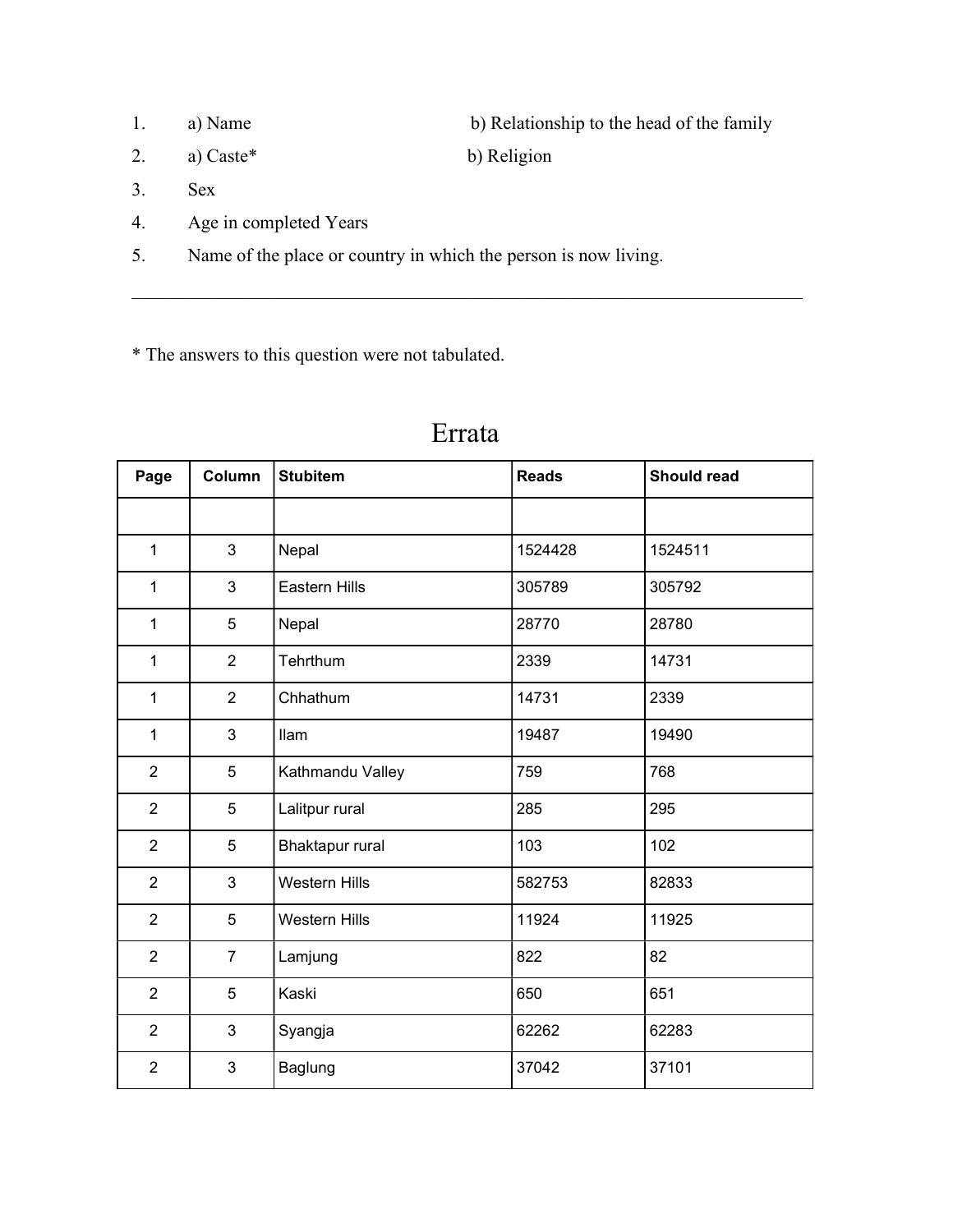| 3  | 1                | Far western Terai         | 255189       | 235189    |
|----|------------------|---------------------------|--------------|-----------|
| 14 |                  | Rajpurfatuwa              | Rajpurfatuwa | Malanguwa |
| 14 |                  | Malanguwa                 | 5271         | 5551      |
| 20 | 5                | $10 - 14$                 | 20145        | 20415     |
| 32 | 1                | 0-4 Years                 | 14160        | 15160     |
| 32 | 8                | All ages                  | 26767        | 24767     |
| 42 | 1                | Nepal                     | 18392        | 18389     |
| 42 | 5                | Nepal                     | 4795         | 4794      |
| 42 | $\overline{7}$   | Nepal                     | 2538         | 2536      |
| 42 | $\mathbf{1}$     | Kathmandu Valley          | 9658         | 9657      |
| 42 | 5                | Kathmandu Valley          | 2478         | 2477      |
| 42 | 1                | Kathmandu Valley          | 975          | 974       |
| 42 | 5                | Kathmandu Valley          | 190          | 189       |
| 43 | 1                | Mid Western Terai         | 579          | 577       |
| 43 | $\overline{7}$   | Mid Western Terai         | 94           | 92        |
| 43 | 1                | Khajahani                 | 109          | 107       |
| 43 | $\overline{7}$   | Khajahani                 | 26           | 24        |
| 51 | 8                | Total absent from home    | 103978       | 103972    |
| 51 | $\boldsymbol{9}$ | Total absent from home    | 11393        | 11392     |
| 51 | 12               | Total absent from home    | 4247         | 4253      |
| 51 | 13               | Total absent from home    | 734          | 735       |
| 51 | 8                | Living Within the country | 7394         | 7388      |
| 51 | 9                | Living Within the country | 1264         | 1263      |
| 51 | 12               | Living Within the country | 296          | 302       |
| 51 | 13               | Living Within the country | 88           | 89        |
| 51 | 8                | Place unknown             | 1795         | 1449      |
| 51 | 9                | Place unknown             | 185          | 184       |